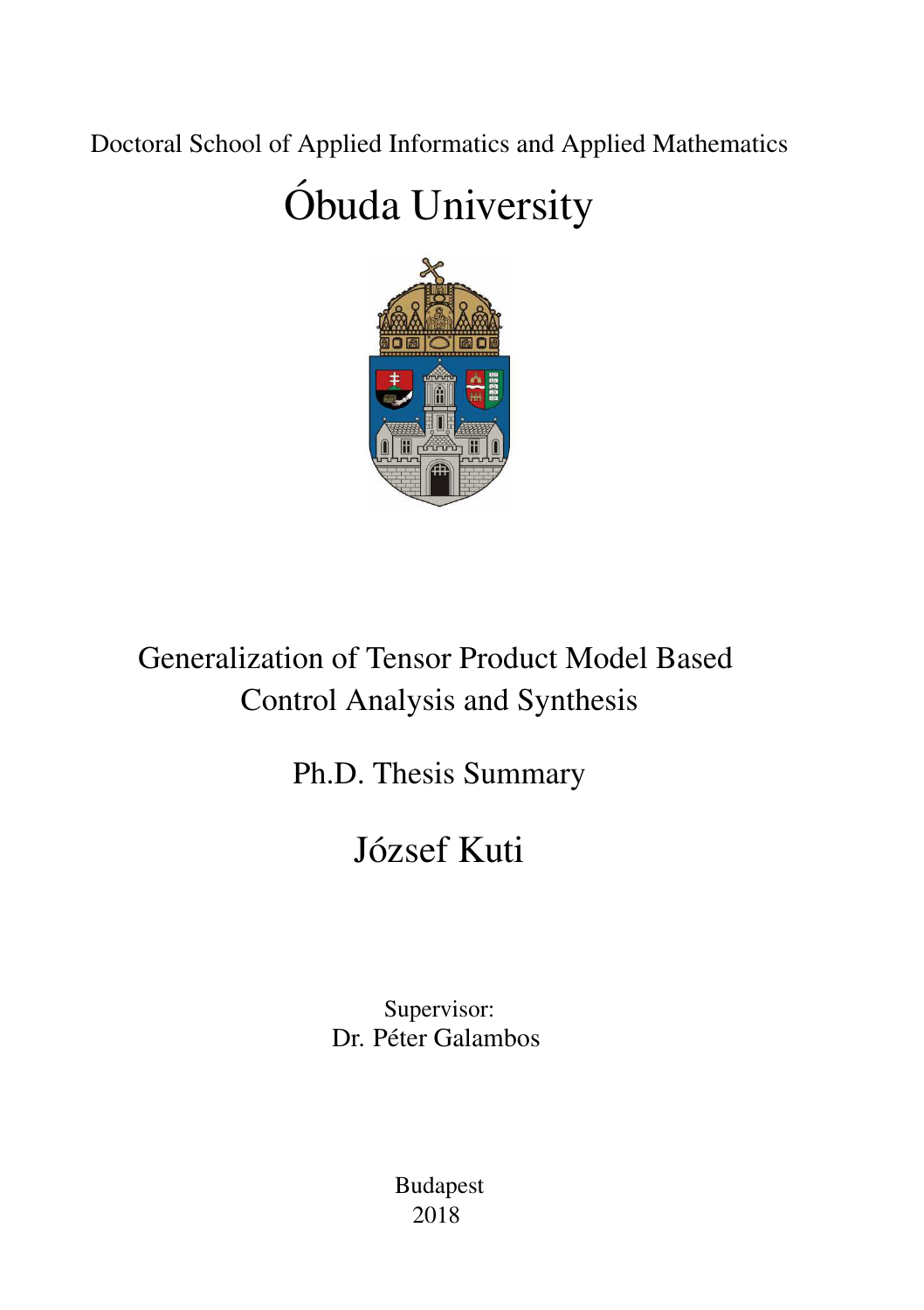### **Preliminaries**

Robust stability and optimality are central paradigms of model based controller design. It is essential to ensure the fast, low-cost operation of practical applications, reserving the robustness against disturbances, signal noises and parameter uncertainties. For purely linear systems, the LQ,  $H_2$ ,  $H_{\infty}$  control criteria and pole placement method are essential for system analysis and synthesis.

Parameter dependency and nonlinearity are often inevitable in practical systems. The LPV/qLPV modelling methodology provides an approach to handle these systems similarly as linear systems.

#### Linear Parameter Varying (LPV) modelling

There is a wide class of systems that can be described with a parametrized linear models as

$$
\begin{bmatrix} \dot{\mathbf{x}}(t) \\ \mathbf{y}(t) \\ \mathbf{z}(t) \end{bmatrix} = \mathbf{S}(\mathbf{p}(t)) \begin{bmatrix} \mathbf{x}(t) \\ \mathbf{u}(t) \\ \mathbf{w}(t) \end{bmatrix},
$$

where the state variables are denoted by  $x(t)$ , the input signals by  $u(t)$ , the noise or disturbances by  $w(t)$ , the measured output  $v(t)$ , the performance output  $z(t)$ , and the  $S(p(t))$  system matrix can be partitioned to  $\mathbf{A}(\mathbf{p}(t)), \mathbf{B}(\mathbf{p}(t)), \mathbf{C}(\mathbf{p}(t)), \mathbf{D}(\mathbf{p}(t))$  etc. system matrices, and is defined over a hyper-rectangular parameter domain:

$$
\mathbf{p} \in \Omega = \left[\underline{p}_1, \overline{p}_1\right] \times \cdots \times \left[\underline{p}_N, \overline{p}_N\right] \subset \mathbb{R}^N.
$$

#### qLPV realizations of parameter-varying nonlinear system

Nonlinear systems can also be described as "quasi-LPV" (qLPV) systems. The concept is the clear extension of local linearization of the state space, where only the  $\mathbf{x}(t) \approx \mathbf{x}_d(t)$  case is modelled for control analysis or synthesis. The disadvantages of the concept are the conservatism and the non-uniqueness of the realizations.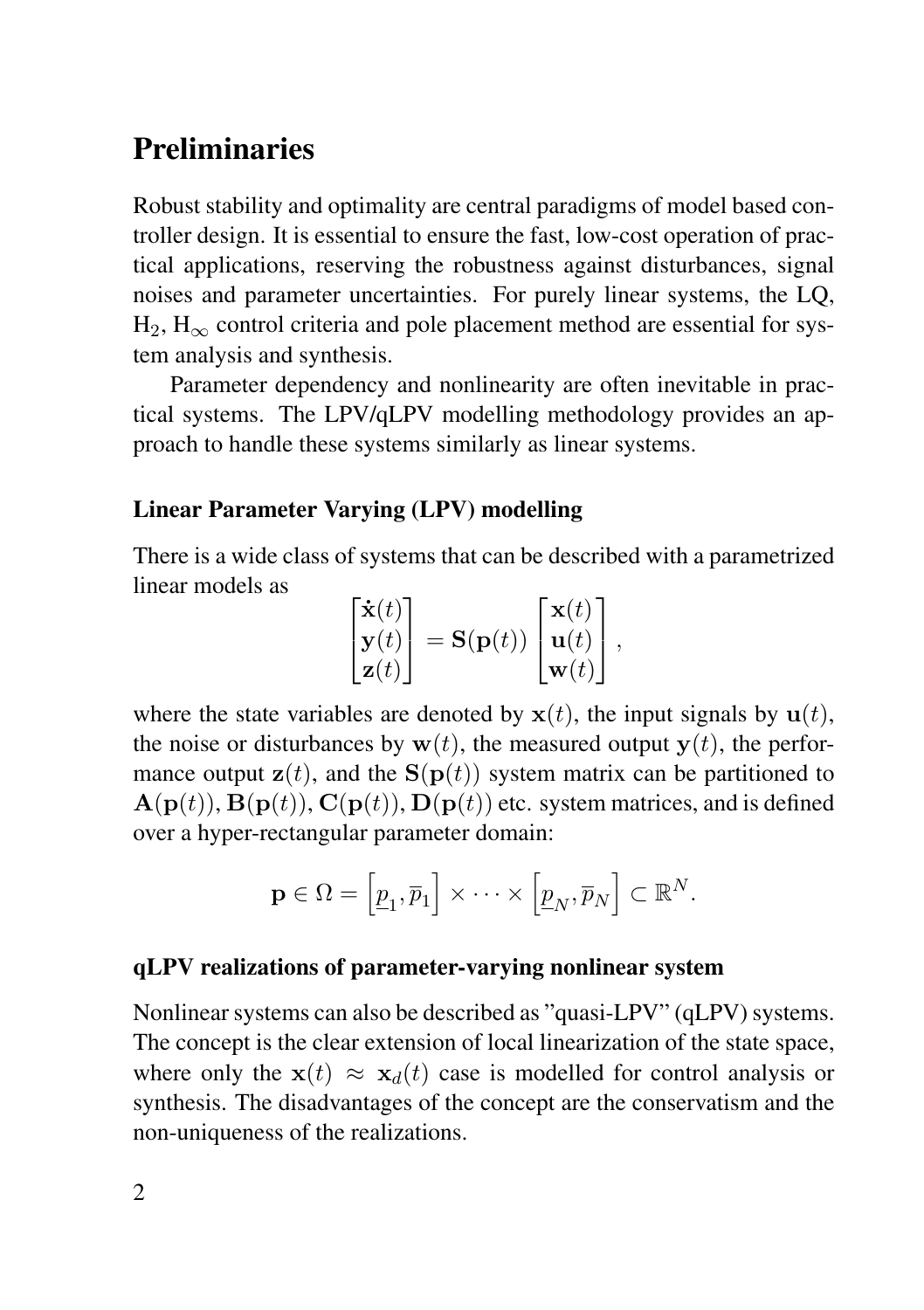#### LMI based controller design

In the modern model based control, Lyapunov's second, so called direct method plays a key role. It applies positive definite functions for stability verification of autonomous and controlled systems called later Lyapunov functions.

This way, by considering quadratic Lyapunov functions as  $V(\mathbf{x}) =$  $\mathbf{x}^T \mathbf{P} \mathbf{x}$ , the stability criteria for linear systems leads to definite conditions on matrices. For example, considering an autonomous linear system

$$
\dot{\mathbf{x}}(t) = \mathbf{A}\mathbf{x}(t),
$$

it is stable if and only if there exist  $P$  matrix such that,

$$
\mathbf{A}^T \mathbf{P} + \mathbf{P} \mathbf{A} \prec 0, \quad \mathbf{P} = \mathbf{P}^T \succ 0.
$$

The Ricatti-equations of LQ,  $H_2$ ,  $H_{\infty}$  criteria can be easily written as LMIs, and the pole placement constraints as LMI region conditions. The power of this approach is the opportunity to apply multiobjective controller design: The criteria (e.g., constraints on the poles,  $H_{\infty}$  disturbance rejection constraints and  $H_2$  optimal constraint) can be applied together.

These definite, semi-definite conditions had hardly been solved until the convex nature of the Linear Matrix Inequalities (LMIs) was discovered. After the ellipsoid method, the interior point methods were the first, practically relevant polynomial solver.

There are two directions of taking into consideration the uncertainties/parameter dependencies of the linear model: The so called norm bounded description and polytopic envelopes. It is important to denote, that in these cases, the – practically absolutely relevant – robust output feedback design is not a convex problem although the robust/optimal state feedback and the full-order dynamic output feedback methods without uncertainties can be solved via LMI optimisation.

#### LPV/qLPV models with norm bounded uncertainty

The norm bounded uncertainty description is a popular way to take into account a parameter varying  $S(p)$  matrix or a connected uncertain sub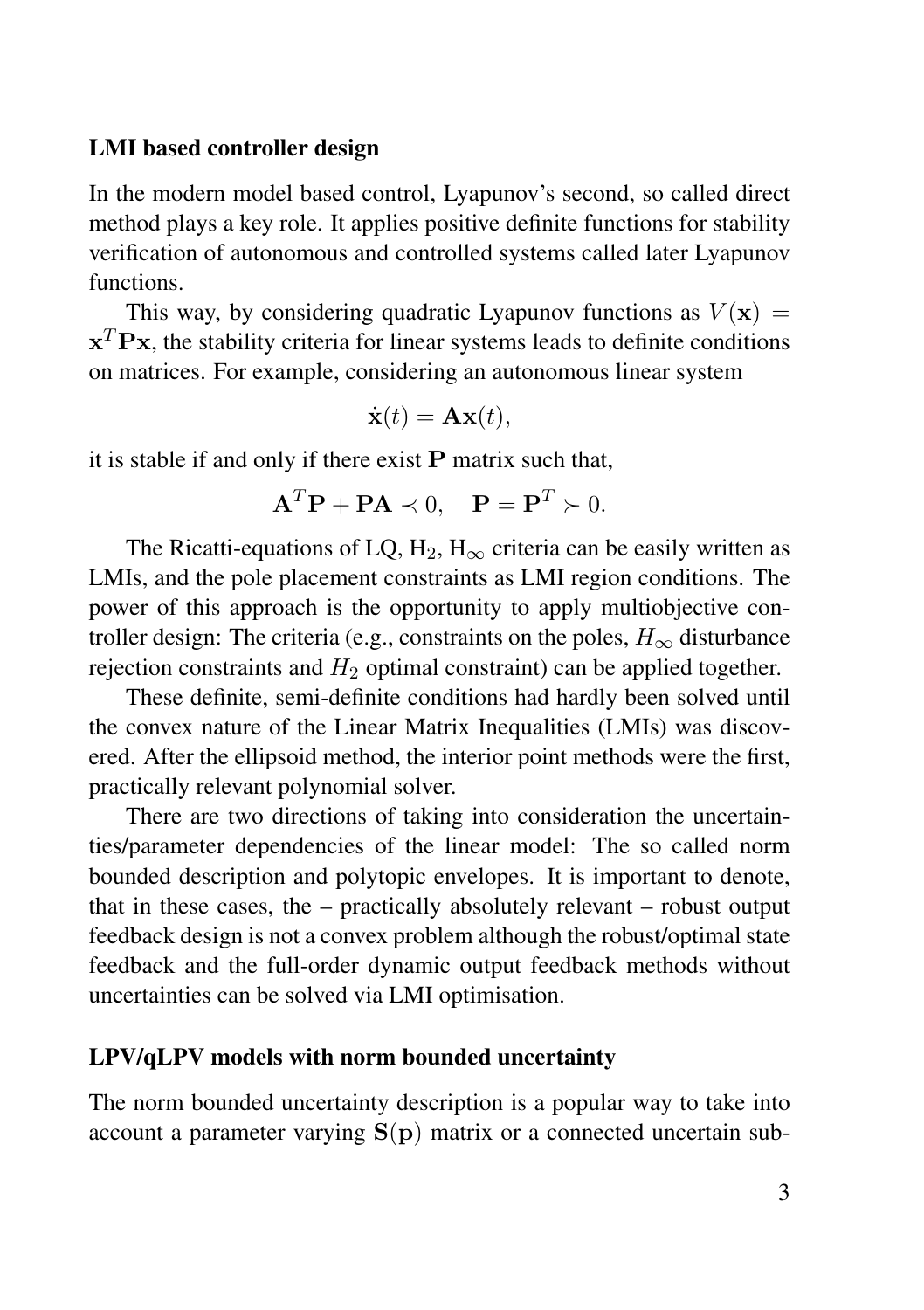system with bounded  $H_{\infty}$  norm via the well-known Linear Fractional Transformation. Then the LMI based controller design can be applied or the popular DK, DGK iteration based controller design method for robust output feedback controller design.

#### LPV/qLPV models with polytopic uncertainty

The variety of the system matrices can also be handled by constructing an enclosing polytope around it. For example, considering a parameter varying autonomous LPV model, it can be given with polytopic uncertainty as

 $\dot{\mathbf{x}}(t) = \mathbf{A}(\mathbf{p}(t))\mathbf{x}(t)$ , where  $\mathbf{A}(\mathbf{p}) \in \text{Co}(\mathbf{A}_1, ..., \mathbf{A}_I)$ .

Then its quadratic stability can be verified by considering the  $V(\mathbf{x}) =$  $\mathbf{x}^T \mathbf{P} \mathbf{x}$  Lyapunov-function candidate. Its derivative is negative definite for all

 $A \in \text{Co}(\mathbf{A}_1, ..., \mathbf{A}_J)$  if and only if

$$
\mathbf{PA}_j + \mathbf{A}_j^T \mathbf{P} \prec 0 \qquad \forall j = 1, ..., J.
$$

The polytopic model based control design is syntactically equivalent to control design for the popular Takagi-Sugeno systems. In the past two decadess plenty of methods were published considering a wide range of control goals and possible relaxations of conservatism, that comes from the presence of irrelevant systems within the polytope and from application of simple quadratic Lyapunov functions.

#### Polytopic LPV/qLPV models based controller design

In polytopic LPV/qLPV models, it is exploited that the actual  $S(p(t))$ linear dynamics is known within the  $Co(S_1, S_2, ..., S_J)$  polytopic domain and it can be described as

$$
\mathbf{S}(\mathbf{p}) = \sum_{j=1}^{J} h_j(\mathbf{p}) \mathbf{S}_j,
$$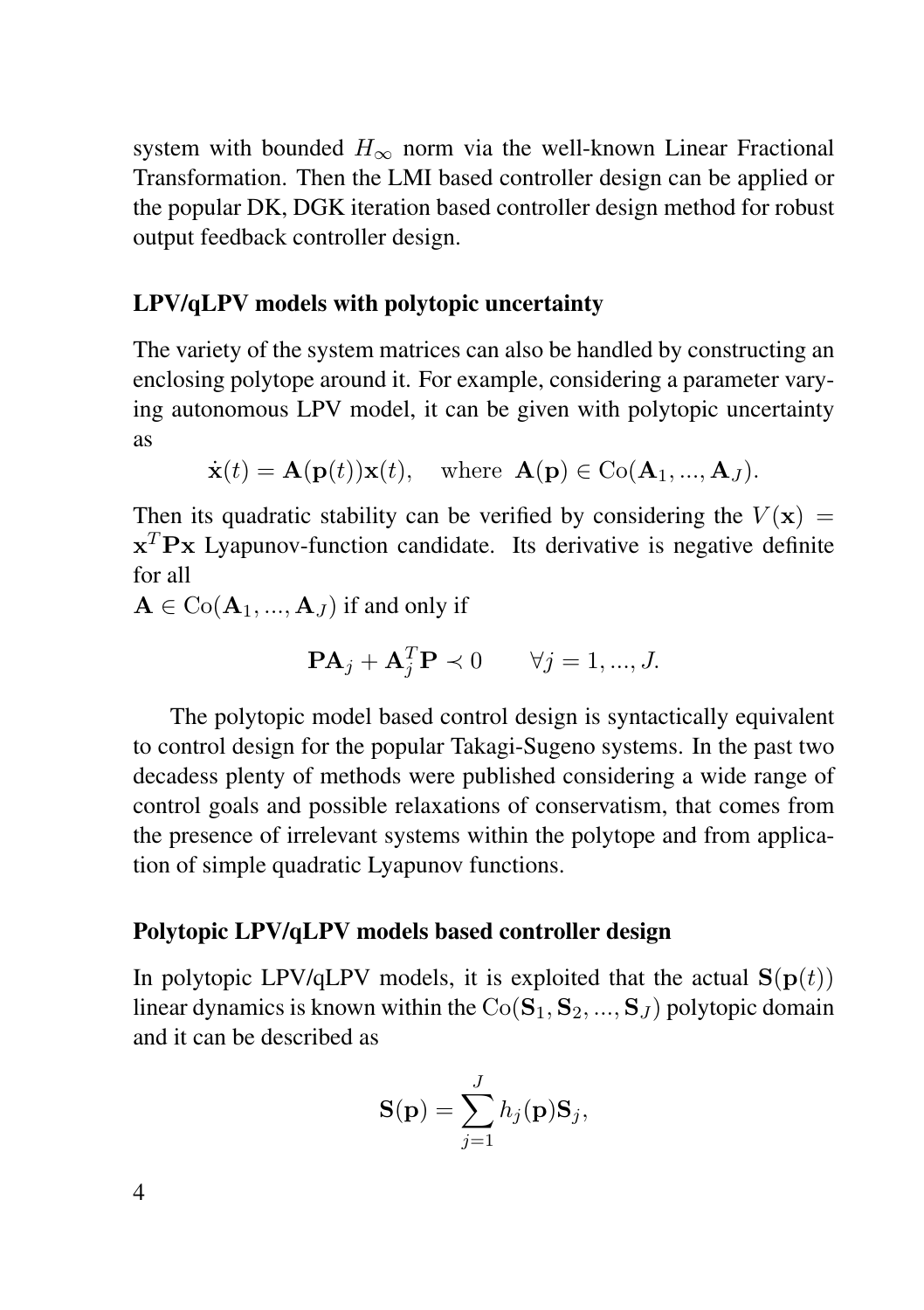where the  $h_i(\mathbf{p})$  membership functions denote convex combinations. By applying parameter dependant matrices in the controller candidate with the same membership functions, we get the so called Parallel Distributed Compensation (PDC).

As an example for more complex control criteria, let us recall the Bounded Real Lemma for  $H_{\infty}$  state feedback design. The following form allows being the  $M(p)$ ,  $X(p)$  variables on higher summation, as well.

Lemma 1 (Bounded Real Lemma for LPV models) *For the system with the controller*  $\mathbf{u}(t) = \mathbf{M}(\mathbf{p}(t))\mathbf{X}^{-1}(\mathbf{p}(t))\mathbf{x}(t)$ *, the*  $H_{\infty}$  *condition* 

$$
||\mathbf{T}_{\mathbf{z},\mathbf{v}}||_{\infty} < \gamma
$$

*holds for all*  $p(t) \in \Omega$  *trajectories, if for functions*  $X(p)$ *,*  $M(p)$ *, the following conditions hold for all*  $p \in \Omega$ *:* 

$$
\mathbf{X}(\mathbf{p}) \succ 0,
$$
\n
$$
\begin{bmatrix}\n-\text{Sym}(\mathbf{A}(\mathbf{p})\mathbf{X}(\mathbf{p}) + \mathbf{B}_u(\mathbf{p})\mathbf{M}(\mathbf{p})) & * & * \\
\mathbf{B}_v^T(\mathbf{p}) & \gamma \mathbf{I} & * \\
\mathbf{C}(\mathbf{p})\mathbf{X}(\mathbf{p}) + \mathbf{D}_u(\mathbf{p})\mathbf{M}(\mathbf{p}) & \mathbf{D}_v(\mathbf{p}) & \gamma \mathbf{I}\n\end{bmatrix} \succ 0,
$$
\n
$$
\dot{\mathbf{X}}(\mathbf{p}) = 0.
$$

By applying variables on higher polytopic summations, the derived criteria are also on higher polytopic summation, as well.

The methods can be relaxed by applying membership function-dependant conditions. There are stability criteria for cases  $\dot{\mathbf{X}}(\mathbf{p})\neq 0$  if the  $|\dot{w}_i(\mathbf{p})|$  values can be bounded and line-integral type Lyapunov–function candidates, where the derivative condition does not appear. Furthermore, the methods are published for descriptor models as well.

There are approaches, especially for discrete time systems, where the variables of the controller and the Lyapunov function are independent. In these cases, the measurement/estimation opportunities do not constrain the multiplicities in the Lyapunov function candidate. The discrete-time case is relaxed by applying delayed Lyapunov-function and the uncertainty of the model can be taken into account by combining the method with the norm-bound uncertainty description.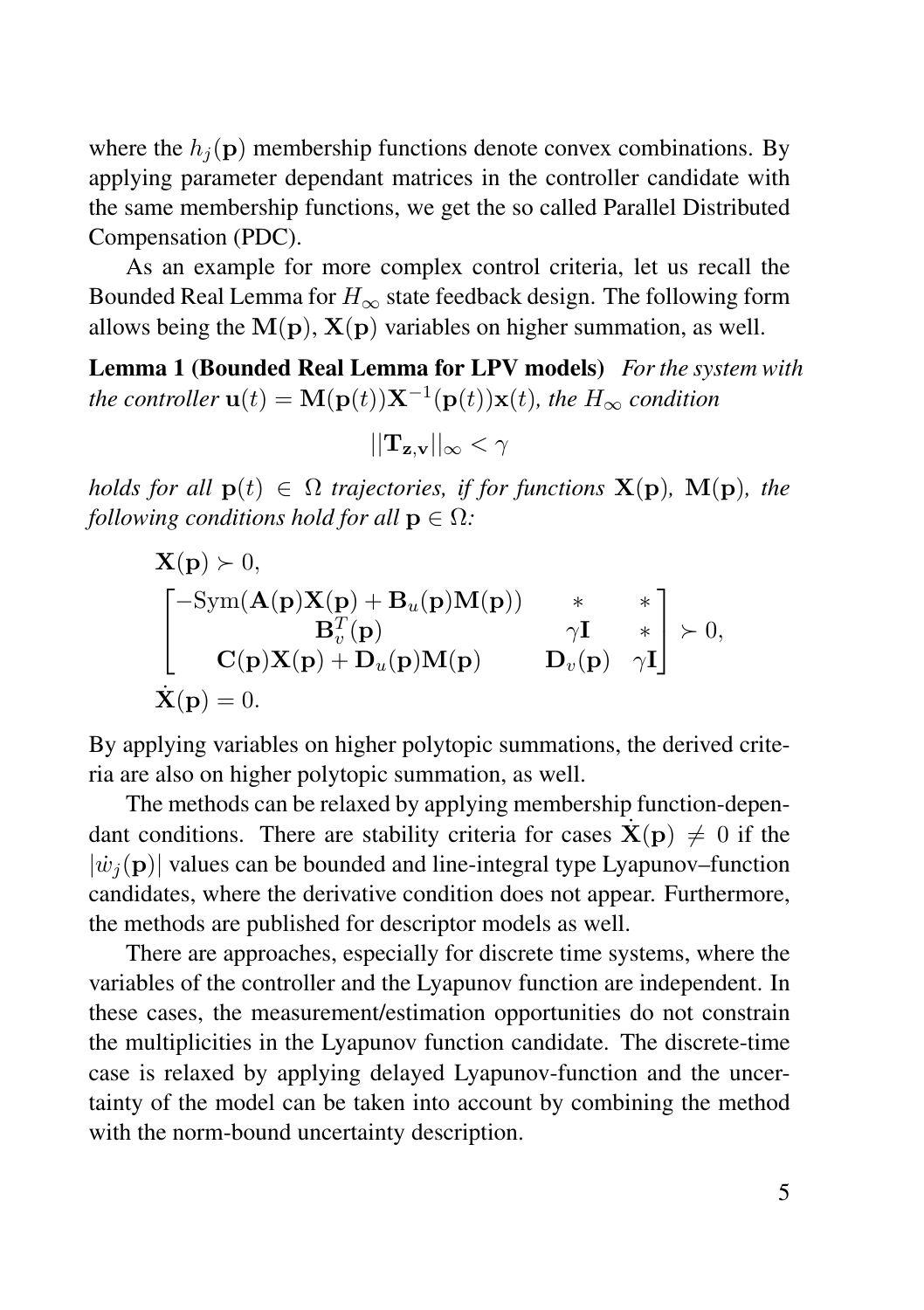To handle systems with time delay, Lyapunov-Krasovski functional or Razumikhin theory based methods can be applied.

It is important to denote, that the non-convex nature of robust outputfeedback design appears in this case as well. It results in Bilinear Matrix Inequalities motivating research on approaches to consider convex subsets of the solutions and local optimisation methods on BMIs.

#### TP model transformation based controller design

Baranyi proposed a polytopic form, the Tensor-Product model where the scalar parameter dependencies are represented in a separated way, and they have their own polytopic structures. The corresponding methodology consists of three main parts.

#### I. Extension of Lathauwer's tensor algebra for multivariate functions.

The concept of tensor algebra is generalized for multivariate functions resulting in the tensor product functions. Here the product of a tensor  $(\mathcal{B} \in \mathbb{H}^{I_1 \times \cdots \times I_N})$  with a matrix  $(\mathbf{U} \in \mathbb{R}^{M \times I_n})$  along the *n*th dimension is denoted as  $A = B \times_n U$ , and it results in the A tensor of size  $I_1 \times \cdots \times I_n$  $I_{n-1} \times M \times I_{n+1} \times \cdots \times I_n$  and for its elements

$$
\mathcal{A}_{i_1,...,i_{n-1},m,i_{n+1},...,i_N} = \sum_{i_n=1}^{I_n} \mathcal{B}_{i_1,...,i_N} \mathbf{U}_{m,i_n}.
$$

Furthermore, the sequential tensor products are denoted as

$$
\mathcal{A} \overset{3}{\underset{i=1}{\boxtimes}} \mathbf{U}^{(n)} = \mathcal{A} \times_1 \mathbf{U}^{(1)} \times_2 \mathbf{U}^{(2)} \times_3 \mathbf{U}^{(3)}.
$$

Now the tensor product function can be defined as:

#### Definition 2 (Tensor Product (TP) function) *The following form*

$$
f(\mathbf{p}) = \mathcal{B} \mathop{\boxtimes}\limits_{n=1}^N \mathbf{w}^{(n)}(p_n),
$$

6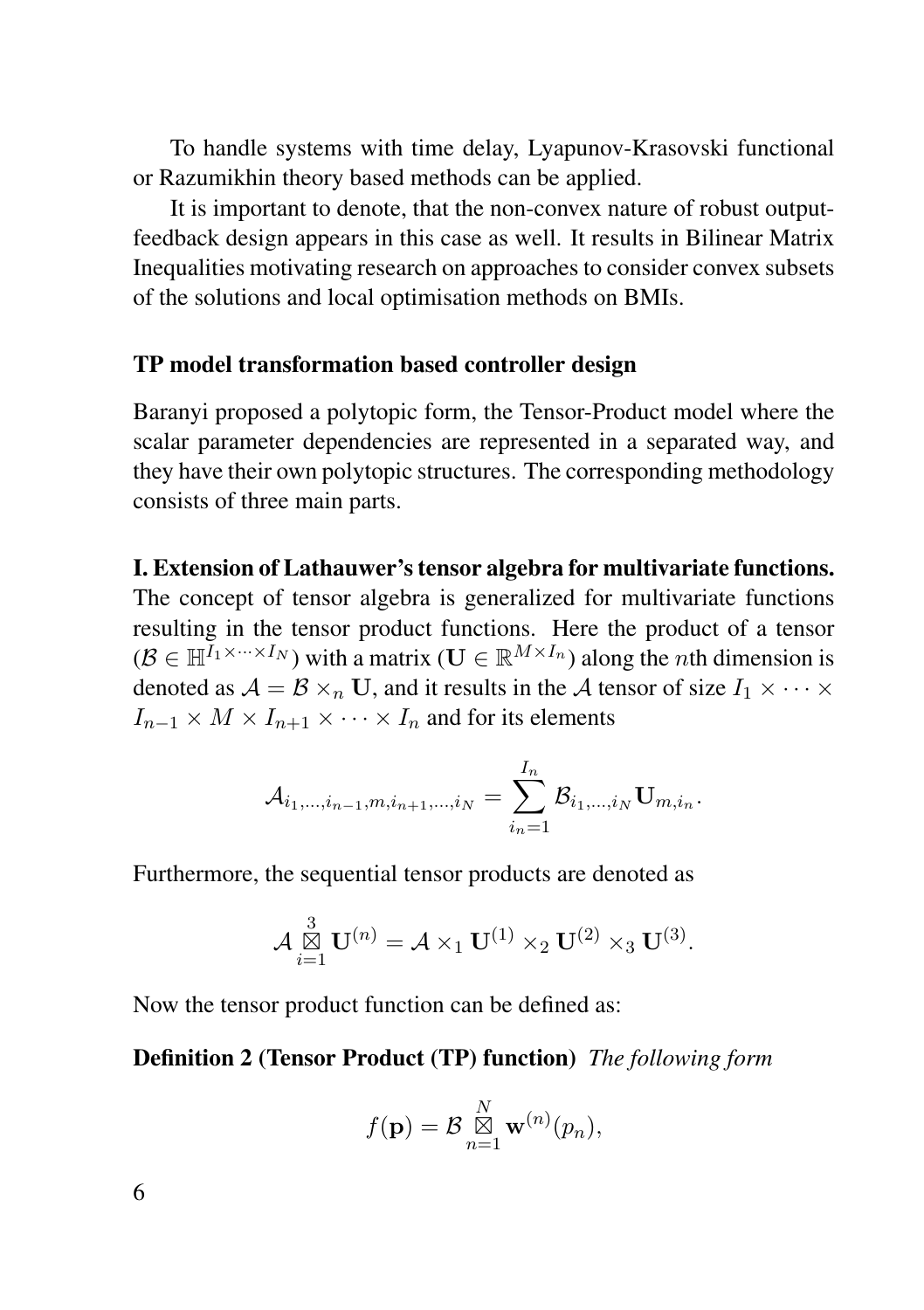*of a real*  $f : \Omega \to \mathbb{R}$  *function is called TP function, where the real*  $\beta$ *tensor has sizes*  $I_1 \times \cdots \times I_N$ *, and the n-mode weighting functions are*  $\mathbf{w}^{(n)}: [\underline{p}_n, \overline{p}_n] \rightarrow \mathbb{R}^{I_n}$ , respectively.

In general, multivariate functions cannot be written into TP form with finite  $I_n$  sizes. See function  $f(\mathbf{p}) = 1/(p_1 + p_2)$ .

#### Definition 3 (HOSVD based TP form) *The following TP form*

$$
f(\mathbf{p}) = \mathcal{S}^{HOSVD} \mathop{\boxtimes}\limits_{n=1}^N \mathbf{u}^{(n)}(p_n),
$$

where  $S^{HOSVD}$   $\in \mathbb{R}^{I_1 \times \cdots \times I_N}$  and  $\mathbf{u}^{(n)}$  :  $[\underline{p}_n, \overline{p}_n] \rightarrow \mathbb{R}^{I_n}$  is called  $HOSVD$  based, if for all  $n = 1..N$ , the scalar weighting functions within  $\mathbf{u}^{(n)}(p_n)$  are orthonormal, and the subtensors of  $\mathcal{S}^{HOSVD}$  are orthogo*nal and ordered by their Frobenius norm.*

The HOSVD-based form is canonical because of its uniqueness properties and it can be generally computed from an arbitrary TP form. Furthermore it allows the reduction of  $n$ -mode size with minimal error (in terms of Frobenius-norm).

The goal of TP model transformation is to transform a given function  $f(\mathbf{p})$  into HOSVD based TP form in the investigated  $\Omega$  parameter space. To achieve this, an equidistant grid is defined on  $\Omega$  and the function is first described in its points and then it is reconstructed between the points.

#### Method 4 (TP model transformation)

*Step 4.1 (Discretisation) A tensor is constructed that contains the value of the function on an equidistant grid over the investigated parameter domain.*

*Step 4.2 (Extracting the discretised TP function) A discretised TP function is obtained by applying HOSVD on the discretised tensor.*

*Step 4.3 (Reconstruction of the continuous TP function) The best approximation of the weighting functions between the gridpoints (in terms of Frobenius-norm) is determined. In practice, usually linear interpolation is applied instead.*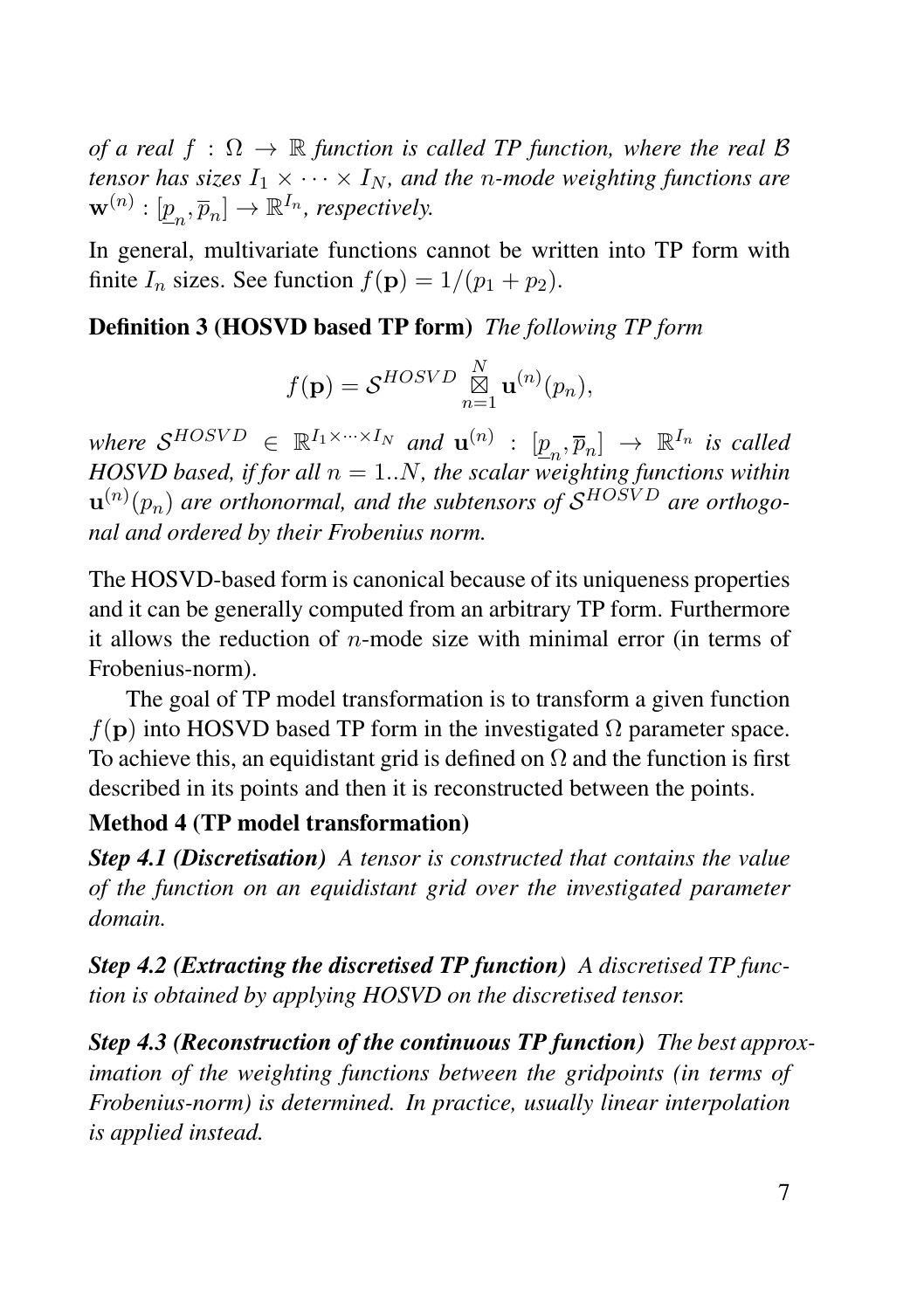In some cases, the function can exactly be described only via a TP function with sizes up to – theoretically – infinity. Their exact numerical reconstruction is not possible with finite  $M_n$  gridsizes, only approximating descriptions can be achieved.

The resulted core tensor always holds the orthogonality and ordering properties. But the reconstructed weighting functions do not hold orthonormality. The error of orthogonality converges to zero as  $M_n$  values are increased to infinity, but their norms converges to zero in the meantime.

#### II. Algorithms to derive Polytopic Tensor Product form from the HOSVD-based one.

The primary motivation of the methodology was its control oriented application: to derive polytopic models for LPV/qLPV models as

$$
\mathbf{S}(\mathbf{p}) = \mathcal{S} \mathop{\boxtimes}\limits_{n=1}^N \mathbf{w}^{(n)}(p_n),
$$

where  $S \in \mathbb{R}^{I_1 \times \cdots \times I_N \times O \times I}$  and the values of  $\mathbf{w}^{(n)} : [\underline{p}_n, \overline{p}_n] \to \mathbb{R}^{I_n}$ functions denote convex combinations, that is called Polytopic  $TP$  model.

It is derived from the HOSVD-based TP form via algebraic manipulation of the weighting matrices as

$$
\mathbf{u}^{(n)}(p_n) = \mathbf{w}^{(n)}(p_n) \mathbf{T}^{(n)},
$$

where  $T^{(n)}$  is called transformation matrix.

By performing the operation for all  $n = 1..N$  the polytopic TP form can be obtained as

$$
f(\mathbf{p}) = S^{HOSVD} \overset{N}{\underset{n=1}{\boxtimes}} \left( \mathbf{w}^{(n)}(p_n) \mathbf{T}^{(n)} \right) =
$$
  
= 
$$
\underbrace{\left( S^{HOSVD} \overset{N}{\underset{n=1}{\boxtimes}} \mathbf{T}^{(n)} \right)}_{S} \overset{N}{\underset{n=1}{\boxtimes}} \mathbf{w}^{(n)}(p_n).
$$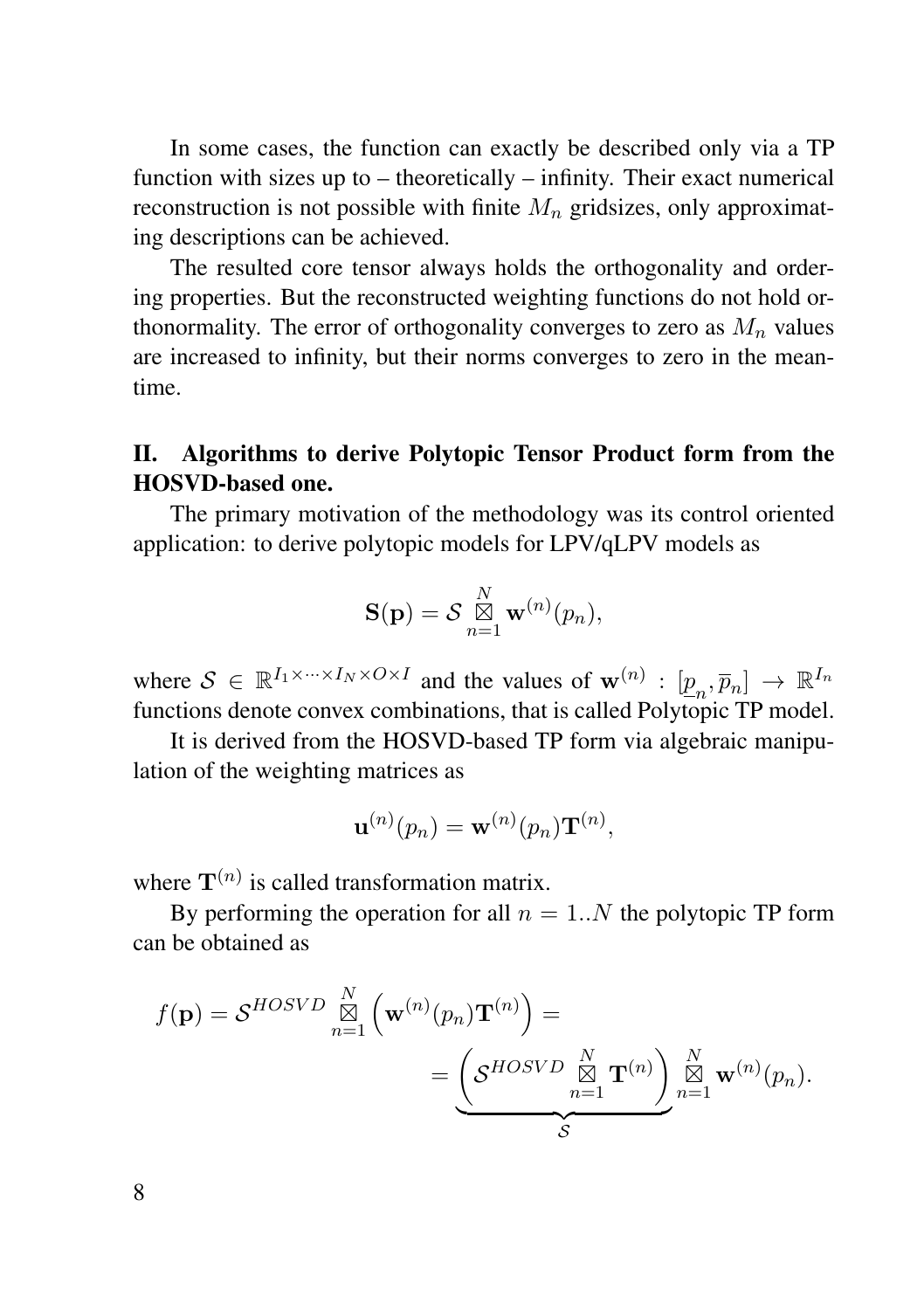There are methods to derive the HOSVD based form without constructing the (typically large) discretised tensor and to decrease the computational load by performing truncations in sequences of HOSVD.

Identification is used in discretisation step for time-delayed systems in the so called  $TP<sup>\tau</sup>$  model transformation and for other description forms in the so called Multi TP model transformation. However if different state variables are used in the gridpoints, the LMI based control analysis and synthesis does not guarantee the stability and the performance.

III. Polytopic model based controller design methods. By exploiting that the Polytopic TP form is a special polytopic model, it can be rewritten as

$$
\mathbf{S}(\mathbf{p}) = \mathcal{S} \mathop{\boxtimes}^N_{n=1} \mathbf{w}^{(n)}(p_n) = \sum_{r=1}^R h_r(\mathbf{p}) \mathbf{S}_r,
$$

and the methods elaborated for polytopic/Takagi-Sugeno models can be immediately applied.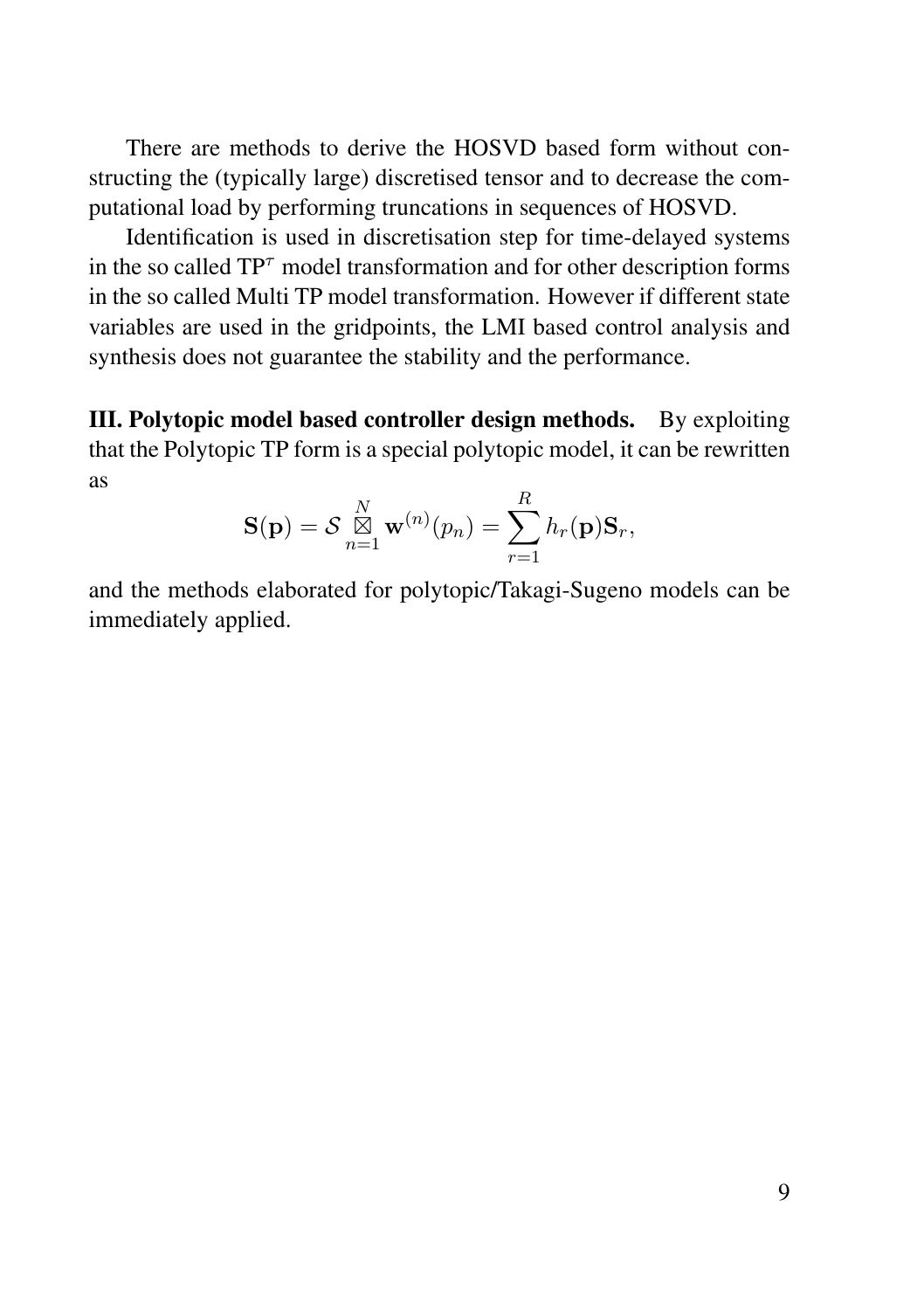## Motivation of the Theses

As the previous part has showed, the TP model transformation based controller design was born by the marriage of HOSVD for functions, algorithms to derive Polytopic TP model from the HOSVD-based TP form and the polytopic model based control analysis and synthesis methods – inheriting their properties.

During my master's diploma research and period of the Young Research Award, I have applied it on different non-linear and time-delay feedback problems:

- 1. A haptic telemanipulator arm with time-delayed communication and unknown remote environment, where the effect of time-delay must be decreased because it influences the sensed properties of the remote environment and may cause unstable behaviour. [\[KJ-10,](#page-21-0) [KJ-11,](#page-21-1) [KJ-12,](#page-21-2) [KJ-13\]](#page-21-3)
- 2. The prototype of so called dual-excenter actuator. That is a special vibration actuator that is able to work at independently chosen frequency and amplitude in contrast to the widely used vibration devices. Its control is challenging because of its highly non-linear behaviour and the unknown working environment. [\[KJ-2\]](#page-20-0)
- 3. Academic systems as inverted pendulum and translational oscillator with a rotational actuator (TORA). [\[KJ-6,](#page-20-1) [KJ-7,](#page-20-2) [KJ-9\]](#page-21-4)

The development and the corresponding theoretical and numerical supervisions dredged up more practical demands and sources of conservatism. The following questions and problems had arisen:

– The separation of parameter dependencies (defined in the TP function) is not exploited during the controller design, but it can blow up the complexity of the model (measured here as the  $n$ -mode sizes of the HOSVD-based form) although the property is used only to construct more simple representation of the form.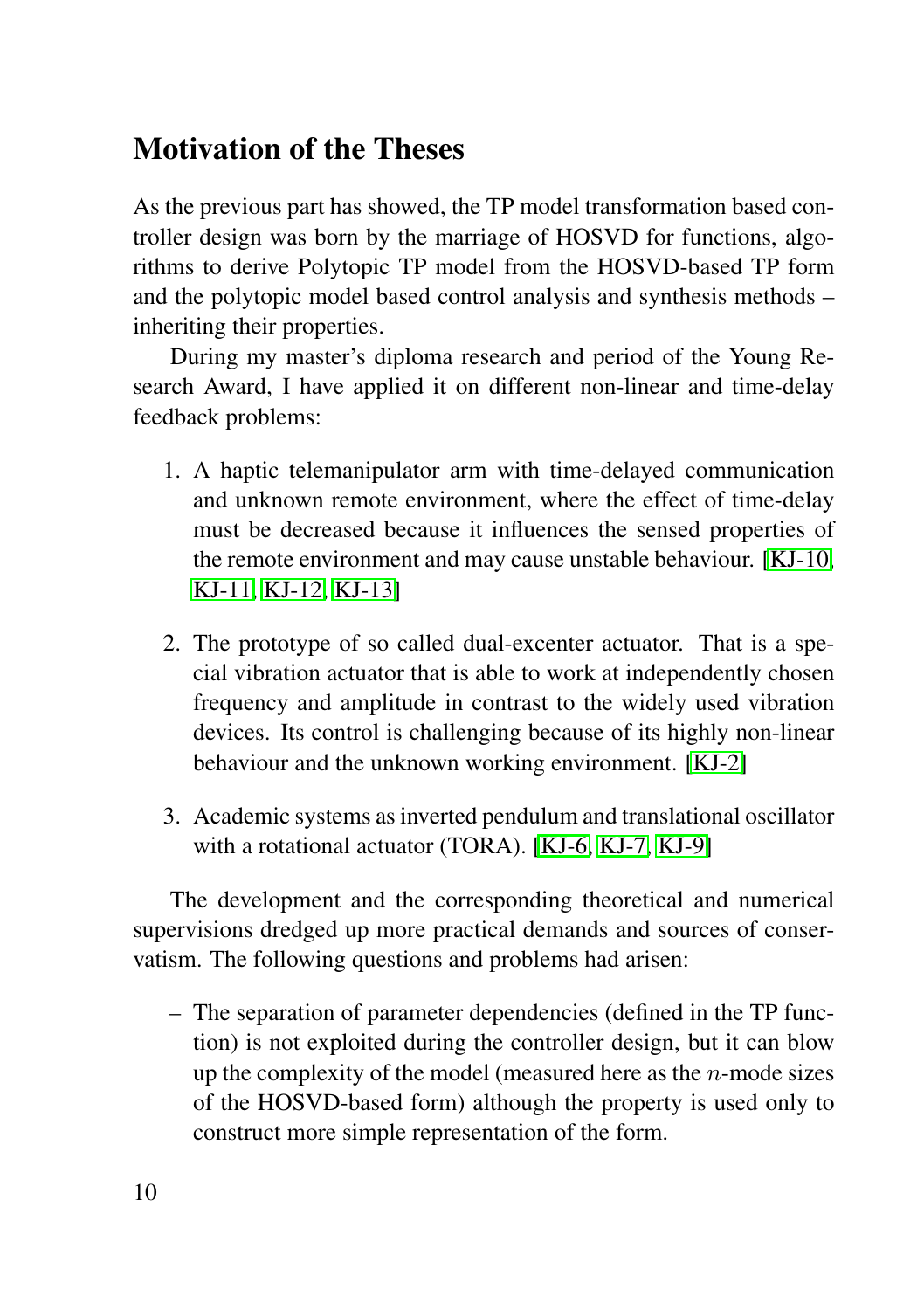- Previous methods to obtain polytopic forms are rarely optimised and they derive – geometrically – simplex polytopes. It is not investigated how their properties influence the achievable performance and how it could be made better in general, and how the specialities of the actual control problem could be taken into account.
- After complexity reduction, the omitted part should be also taken into consideration in control design, otherwise the applied analysis or synthesis method cannot provide guarantee for stability and performance.
- The benefits of HOSVD-based form are its compactness and possibility for complexity reduction with minimal error - although this error does not characterize the obtained polytopic form if pseudo inverse was applied. Furthermore, centralisation and reSVD is necessary for deriving polytopic form. These reasons question the necessity of the HOSVD-based form and suggest that an other intermediate form should be defined that directly leads to the Polytopic TP forms.

Furthermore, the following computational and theoretical reasons:

- The formalism is problematic for non-scalar functions..
- The error of numeric reconstruction converges to zero only as the density of discretisation tends to infinity. There is always bias in the approximation.
- The generalization from discretised to continuous weighting functions is laborious.

Motivated by these reflections and by benefits of the former structure, the theses build up the methodology from scratch to construct a theoretically substantiated solid framework with plenty of tools for various practical problems avoiding the unnecessary conservatism.

The dissertation first presents that the derivation of polytopic forms, that leads to determination of enclosing polytopes for point sets on a usually higher dimensional affine subspace and it concludes the specialities of simplex and non-simplex enclosing polytopes.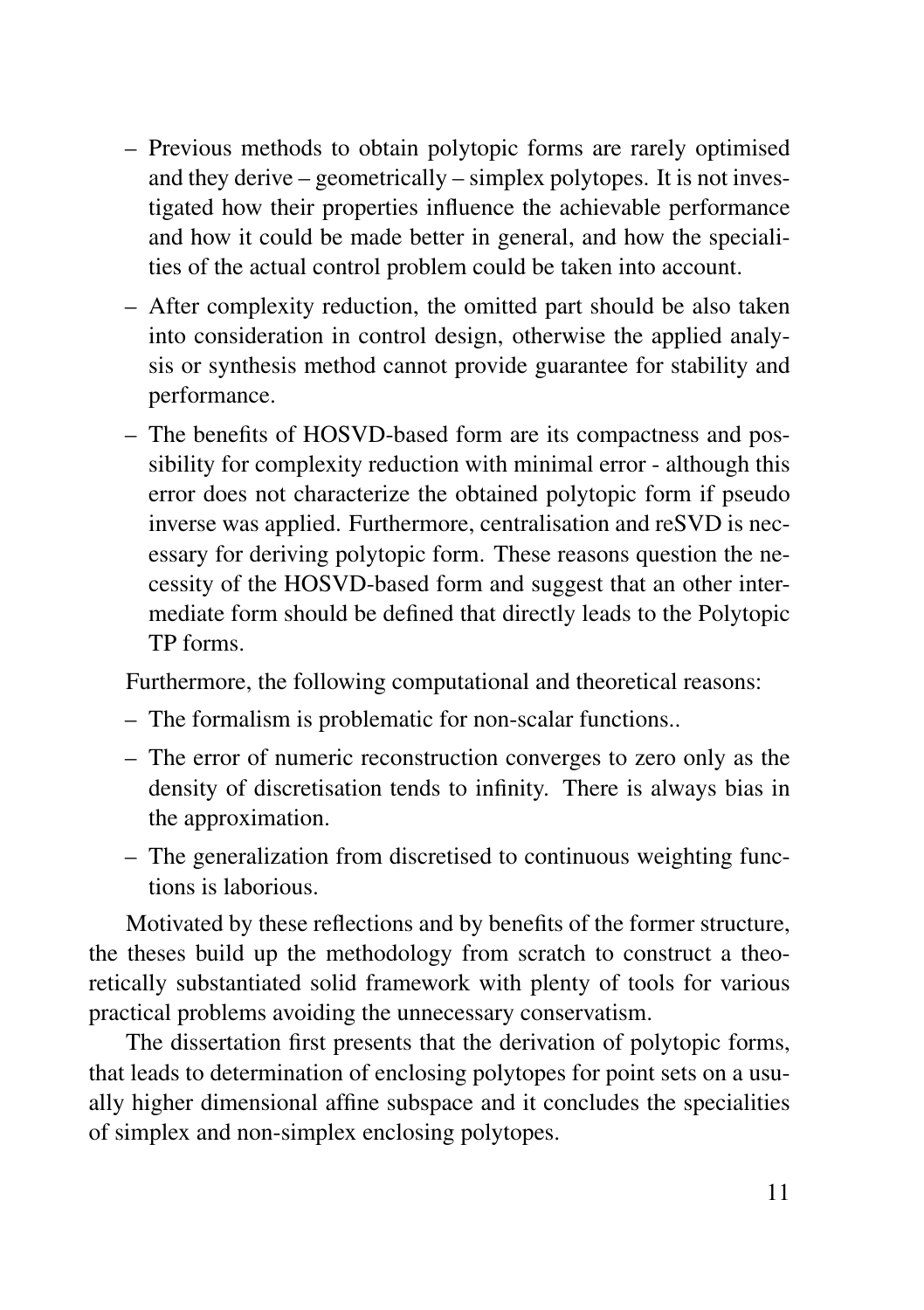Then it extends the definition of Polytopic TP model to avoid the unnecessary separations in such a way, that it can depends on arbitrarily chosen parameter sets. For its derivation a multi-affine form is defined and then only enclosing polytopes must be determined. The new definition allows using parameter dependencies with higher multiplicities to apply it for constructing LMI criteria, and to handle the error of necessary complexity reductions caused by separation.

It describes how the vertices of polytopic models influence the achievable performance, furthermore, it introduces new methods to derive (near) Minimal Volume Simplex and Non-Simplex enclosing polytopes and gives methods to take into account the control properties of the considered LPV/qLPV models.

Finally, it establishes the Polytopic TP model based control analysis and synthesis by introducing that the variables can be also in Polytopic TP form on the same multi-polytopic structure, but with arbitrary multiplicities. This way, special controller and Lyapunov-function candidates can be used, that does not depend on certain parameter sets, and with higher multiplicities on other ones. The introduced TP algebra can be used to describe the derived definite conditions, and a recursive method is provided to extract them into LMIs/BMIs.

The proposed control design workflow and the corresponding methods are illustrated in Fig. [1.](#page-11-0)



<span id="page-11-0"></span>Figure 1: The proposed control design workflow and the corresponding theses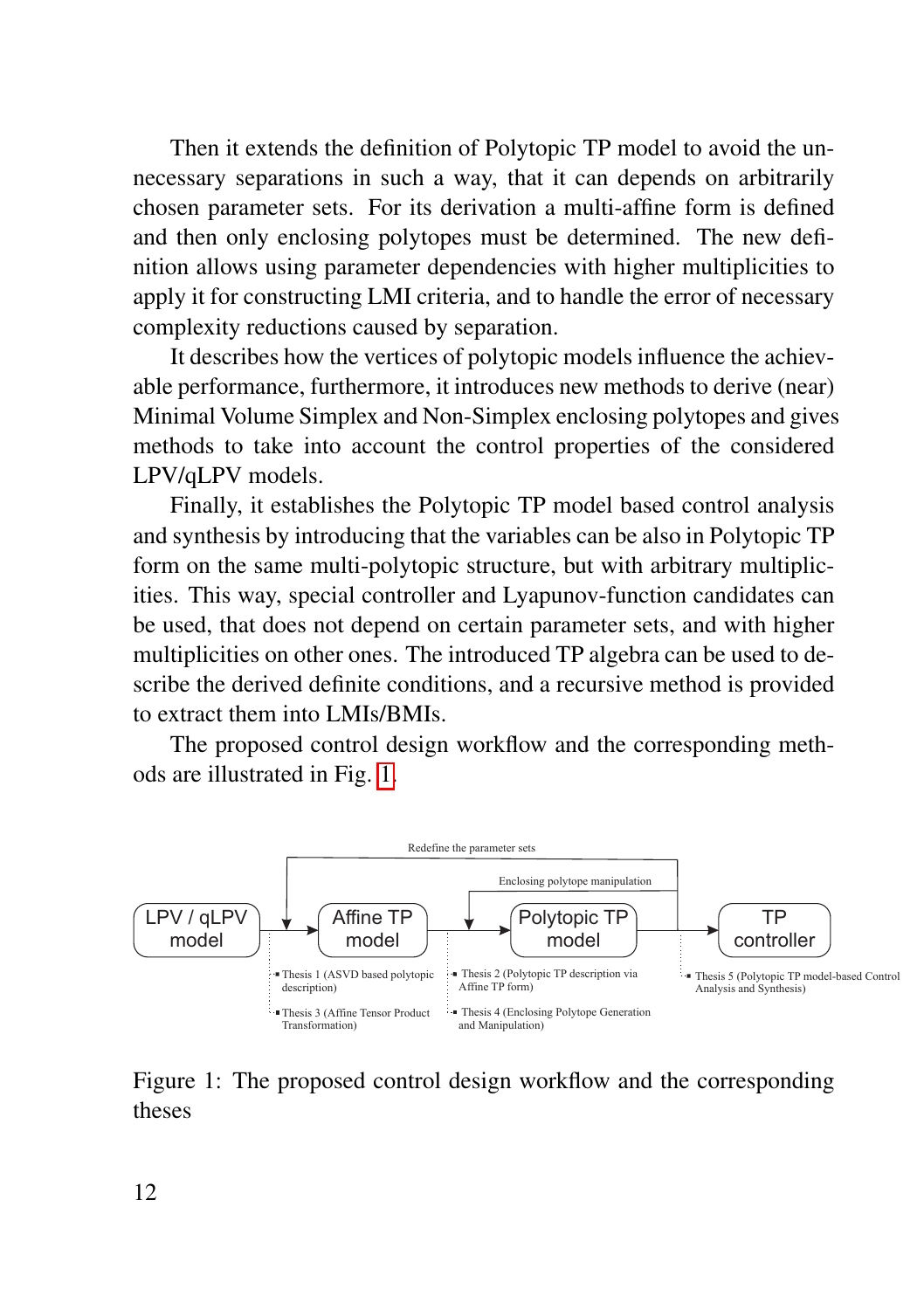### New Scientific Results

#### Thesis 1. ASVD based polytopic description

*The Affine Singular Value Decomposition of multivariate functions*

$$
\mathfrak{f}(\mathbf{x}) = \sum_{d=1}^{D+1} \mathfrak{a}_d v_d(\mathbf{x})
$$

*provides a factorization with the following properties:*

- *It represents the affine structure of the image set by describing the affine hull via an the offset*  $(a_{D+1})$  *and an orthogonal, ordered basis*  $(a_1, ..., a_D)$  *in such a way, that the related homogeneous coordinate (*v(x)*) are orthonormal functions as in the SVD.*
- *Through ASVD the derivation of polytopic description can be transformed into a geometrical problem: Determination of enclosing polytope for a D dimensional point set (image of*  $\mathbf{v}(\mathbf{x})$ ).
- *It is a canonical representation, because it shows uniqueness in terms of similar as the SVD.*
- *The ASVD form is suitable for complexity reduction with minimal error (in terms of Frobenius norm) by omitting the last basis directions, where the complexity is understood as the* D *dimension of the affine hull.*

*The proposed method is suitable for numerical reconstruction through analytical (exact) or discretisation based (approximating) initial forms.*

Corresponding publications: [\[KJ-1,](#page-20-3) [KJ-3,](#page-20-4) [KJ-7\]](#page-20-2).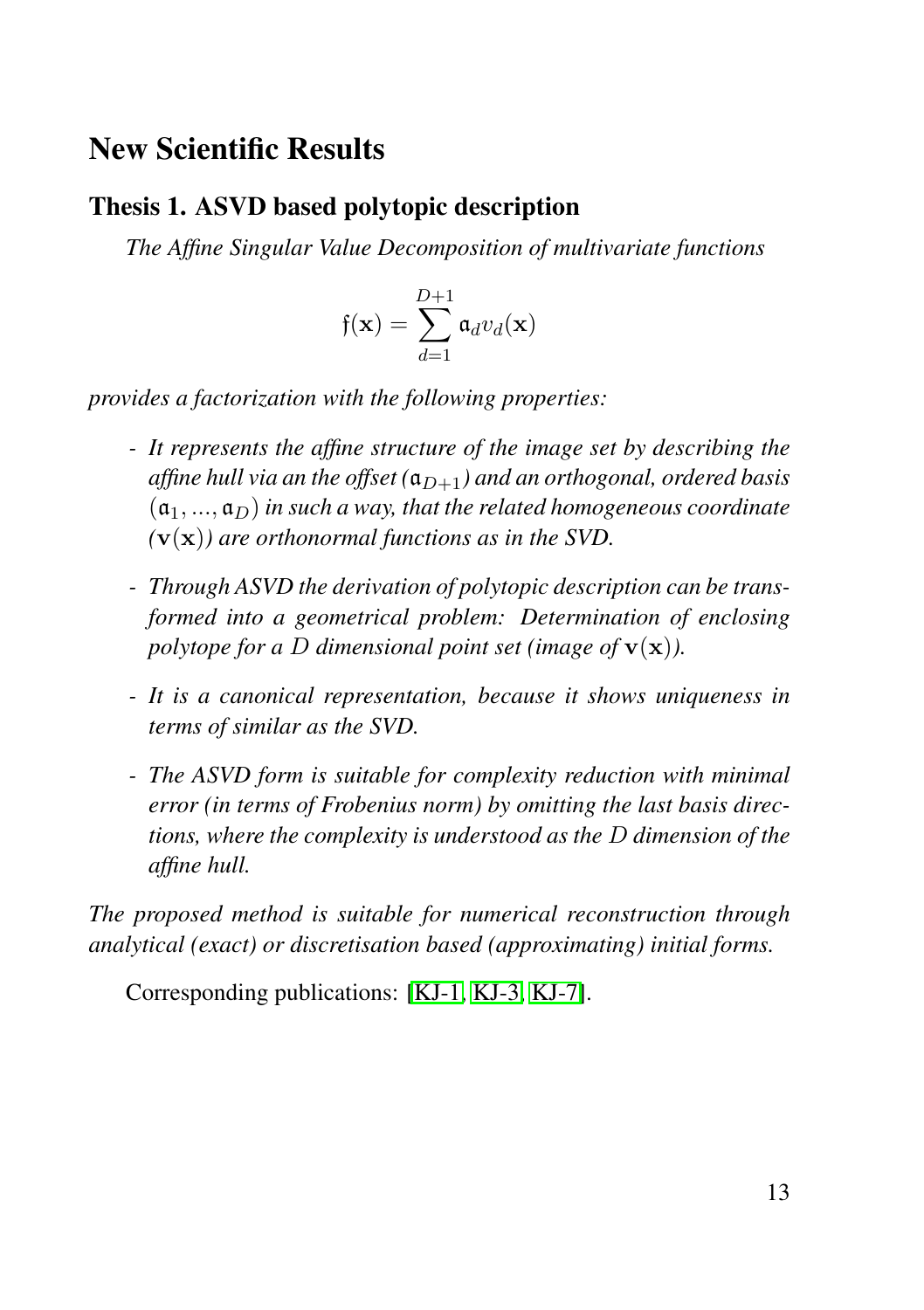#### Thesis 2. Polytopic TP description via Affine TP form

*The former definition of Polytopic TP form can be relaxed along the following properties:*

- *arbitrary parameter sets can be used instead of complete separation of the scalar parameter dependencies,*
- *parameter dependencies can be used with arbitrarily high multiplicities to serve the further optimisation structures directly,*
- *the formalism is extended to Hilbert-spaces in general, by defining matrix-tensor product to Hilbert spaces.*

*Consider the function*  $f(\mathbf{p})$ :  $\Omega \to H$ *. According to the chosen parameter sets (denoted as*  $\mathbf{p}_1, \mathbf{p}_2, \cdots \subseteq \mathbf{p}$  *and their domains accordingly*  $as \Omega_1, \Omega_2, \ldots$ , the TP form

$$
\mathfrak{f}(\mathbf{p}) = \mathcal{F} \times_1 \mathbf{w}^{(1)}(\mathbf{p}^{(1)}) \times_2 \mathbf{w}^{(2)}(\mathbf{p}^{(2)}) \dots
$$
  
where  $\mathbf{w}^{(k)} : \Omega_k \to \mathbb{R}^{J_k}$ , and  $\mathcal{F} \in H^{J_1 \times J_2 \times \dots}$ 

*is called a Polytopic TP form if*

$$
\mathbf{w}^{(k)}(\mathbf{p}^{(k)})\mathbf{1}^{J_k \times 1} = 1, \quad \mathbf{w}^{(k)}(\mathbf{p}^{(k)}) \ge \mathbf{0} \quad \forall \mathbf{p}^{(k)} \in \Omega_k.
$$

*The extended polytopic TP form can be derived through Affine TP form*

$$
\mathbf{f}(\mathbf{p}) = \mathcal{F}^{aff} \times_1 \mathbf{v}^{(1)}(\mathbf{p}^{(1)}) \times_2 \mathbf{v}^{(2)}(\mathbf{p}^{(2)}) \dots,
$$

*in which the dependencies on the parameter sets show ASVD structures. The derivation requires enclosing polytopes for the weighting functions in the euclidean space with the given dimension.*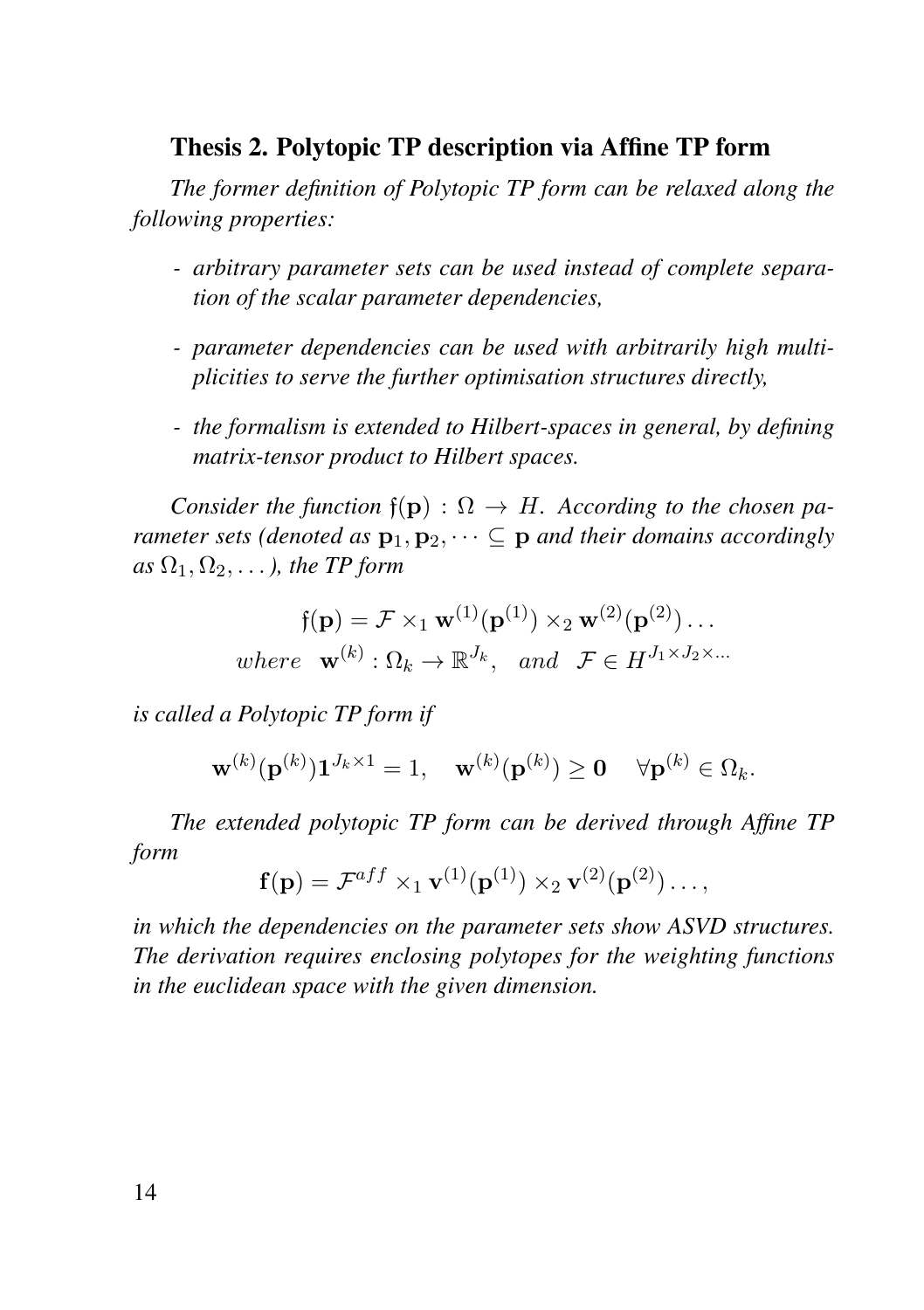*If the parameter sets are disjoint, the following statements hold:*

- *The complexity (geometric dimension) of the dependencies on the parameter sets can be reduced with minimal error (in terms of Frobenius-norm).*
- *The representation is canonical, since it inherits the uniqueness properties of ASVD.*

Corresponding publications: [\[KJ-1,](#page-20-3) [KJ-4\]](#page-20-5).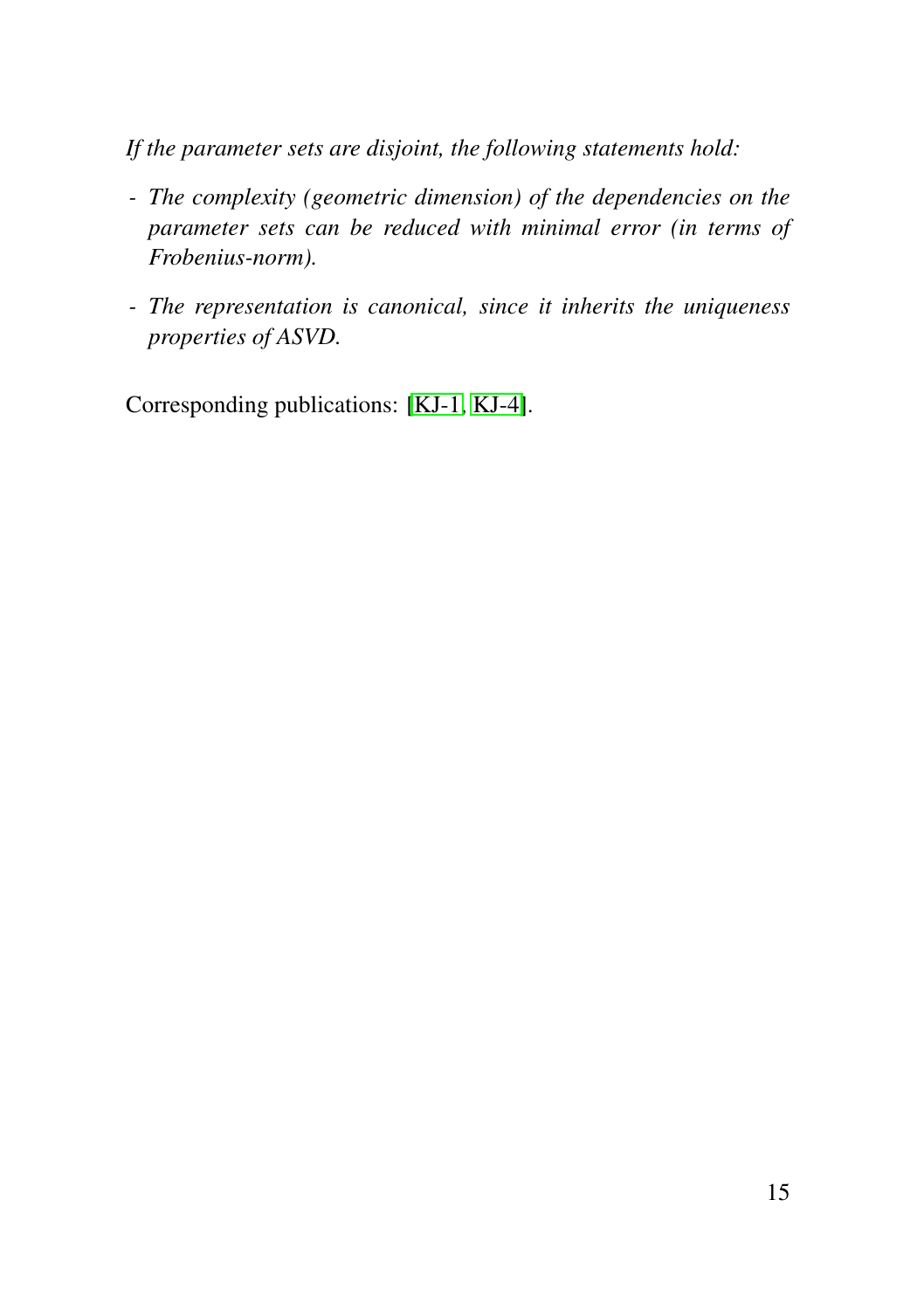#### Thesis 3. Affine Tensor Product Transformation

*The proposed Affine Tensor Product Transformation provides numerical methods to reconstruct the Affine TP form for multivariate functions considering arbitrary parameter sets:*

- *Exact TP form can be obtained if the dependencies from the parameter sets can be separated analytically.*
- *In other cases, approximating TP form can be obtained by constructing the initial TP form*

$$
\hat{\mathfrak{f}}(\mathbf{p}) = \mathcal{D} \mathop{\boxtimes}_{k=1}^K \boldsymbol{\alpha}^{(k)}(\mathbf{p}^{(k)}) = \sum_{m_1=1}^{M_1} \cdots \sum_{m_K=1}^{M_K} \mathfrak{d}_{m_1,\dots,m_K} \prod_{k=1}^K \alpha_{m_k}^{(k)}(\mathbf{p}^{(k)})
$$

*via discretisation.*



Figure 2: Illustration of discretisation via multivariate interpolatory functions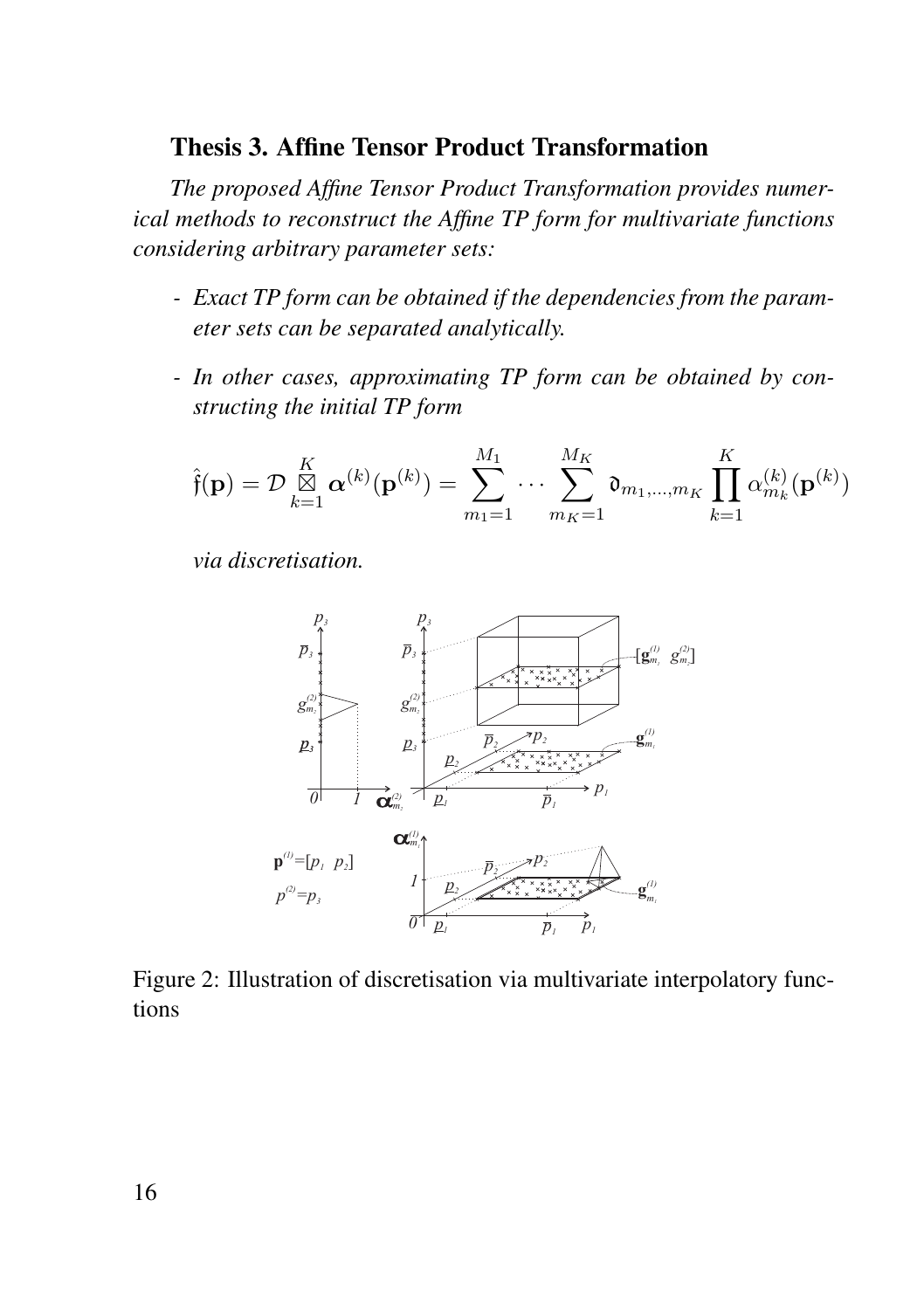*Furthermore, the exactness of the derived (discretised or complexity reduced) Affine TP form*

$$
\hat{\mathfrak{f}}(\mathbf{p}) = \hat{\mathcal{F}} \mathop{\boxtimes}\limits_{k=1}^K \mathbf{v}^{(k)}(\mathbf{p}^{(k)})
$$

*can be restored by determining the ASVD of its error (without parameter separation)*

$$
\mathfrak{f}(\mathbf{p}) - \hat{\mathfrak{f}}(\mathbf{p}) = \tilde{\mathcal{F}} \times_{K+1} \mathbf{v}^{(K+1)}(\mathbf{p})
$$

*and inserting it in the Affine TP form as a new parameter dependency:*

$$
\mathfrak{f}(\mathbf{p}) = \underbrace{\left(\hat{\mathcal{F}} \times_{K+1} \mathbf{1}^{(D_{K+1})} + \tilde{\mathcal{F}} \underset{k=1}{\overset{K}{\boxtimes}} \mathbf{1}^{(D_k)}\right)}_{\mathcal{F}} \underset{k=1}{\overset{K}{\boxtimes}} \mathbf{v}^{(k)}(\mathbf{p}^{(k)}) \times_{K+1} \mathbf{v}^{(K+1)}(\mathbf{p}),
$$

where  $\mathbf{1}^{(D)} = \begin{bmatrix} \mathbf{0}^{1 \times D} & 1 \end{bmatrix}^T$ .

Corresponding publications: [\[KJ-1,](#page-20-3) [KJ-4,](#page-20-5) [KJ-8\]](#page-21-5).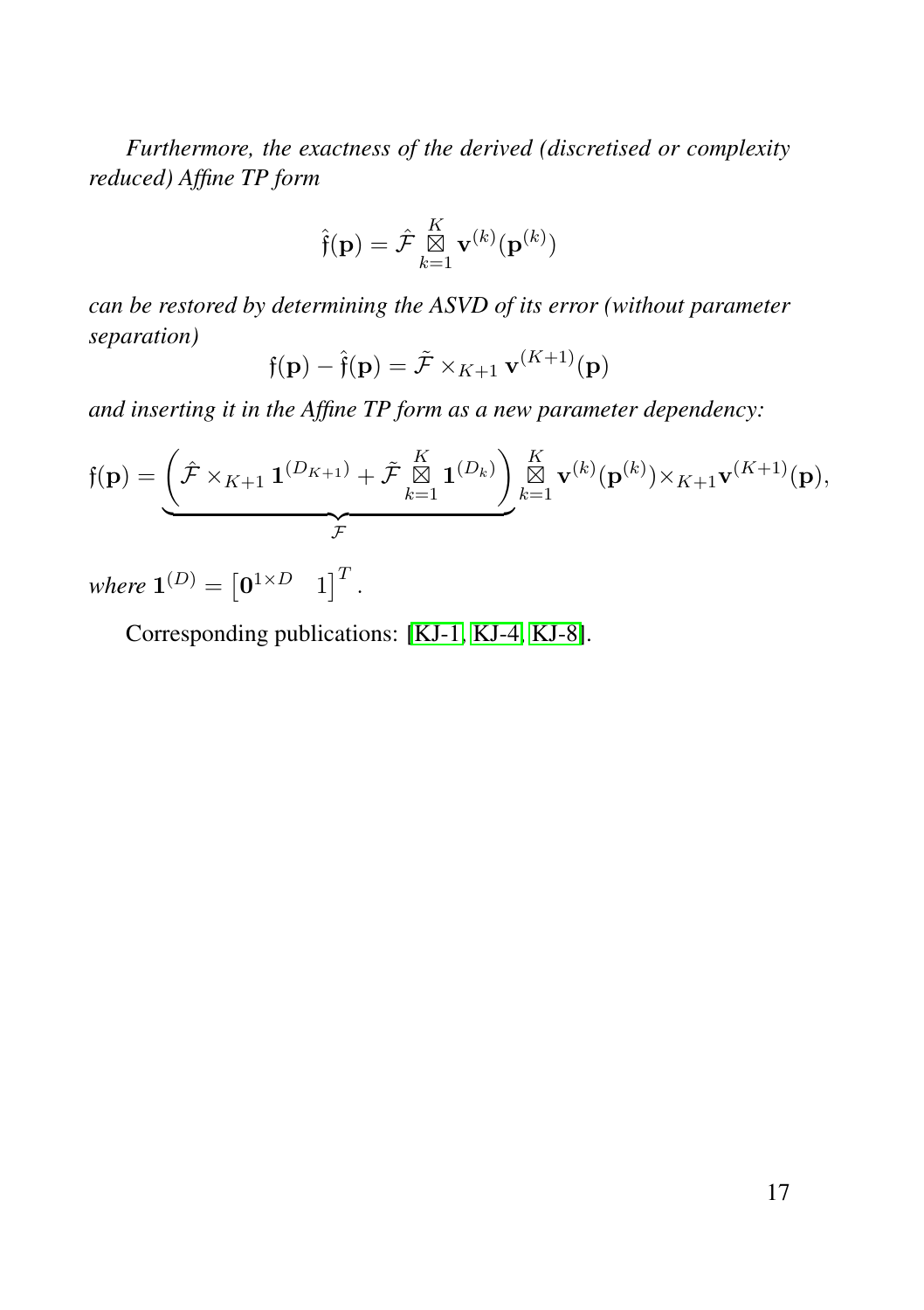#### Thesis 4. Enclosing Polytope Generation and Manipulation

*The envelope of polytopic models usually includes a larger set of LTI systems than the LPV/qLPV models highly increasing the conservativeness of the controller design. It is essential to avoid or at least minimize their presence of additional systems without significantly increasing the number of vertices.*

*This aspect can be taken into consideration through a two phase approach in order to maximize the achievable performance with the polytopic model:*

- *1. First, the polytopic model is generated by determining the enclosing polytopes based on simple geometric aspects.*
- *2. By analysing the actual polytopic model, geometric manipulations are performed on the enclosing polytopes to achieve satisfying control performance.*

*According to this concept, the following enclosing polytope generation and manipulation methods are proposed:*

- *Generation of Minimal Volume Simplex (MVS).*
- *Manipulation of the MVS by applying constraints to close some of the vertices to the convex hull.*
- *Deriving Non-Simplex enclosing polytopes by cutting regions off from the polytope by one or more halfspaces.*
- *Local Minimization of volume of Enclosing Non-Simplex polytopes.*

*The methods are elaborated for higher dimensional spaces in general and the minimal volume has only approximating meaning because the volume minimization problem is highly non-convex.*

Corresponding publications: [\[KJ-3,](#page-20-4) [KJ-6,](#page-20-1) [KJ-7,](#page-20-2) [KJ-9\]](#page-21-4).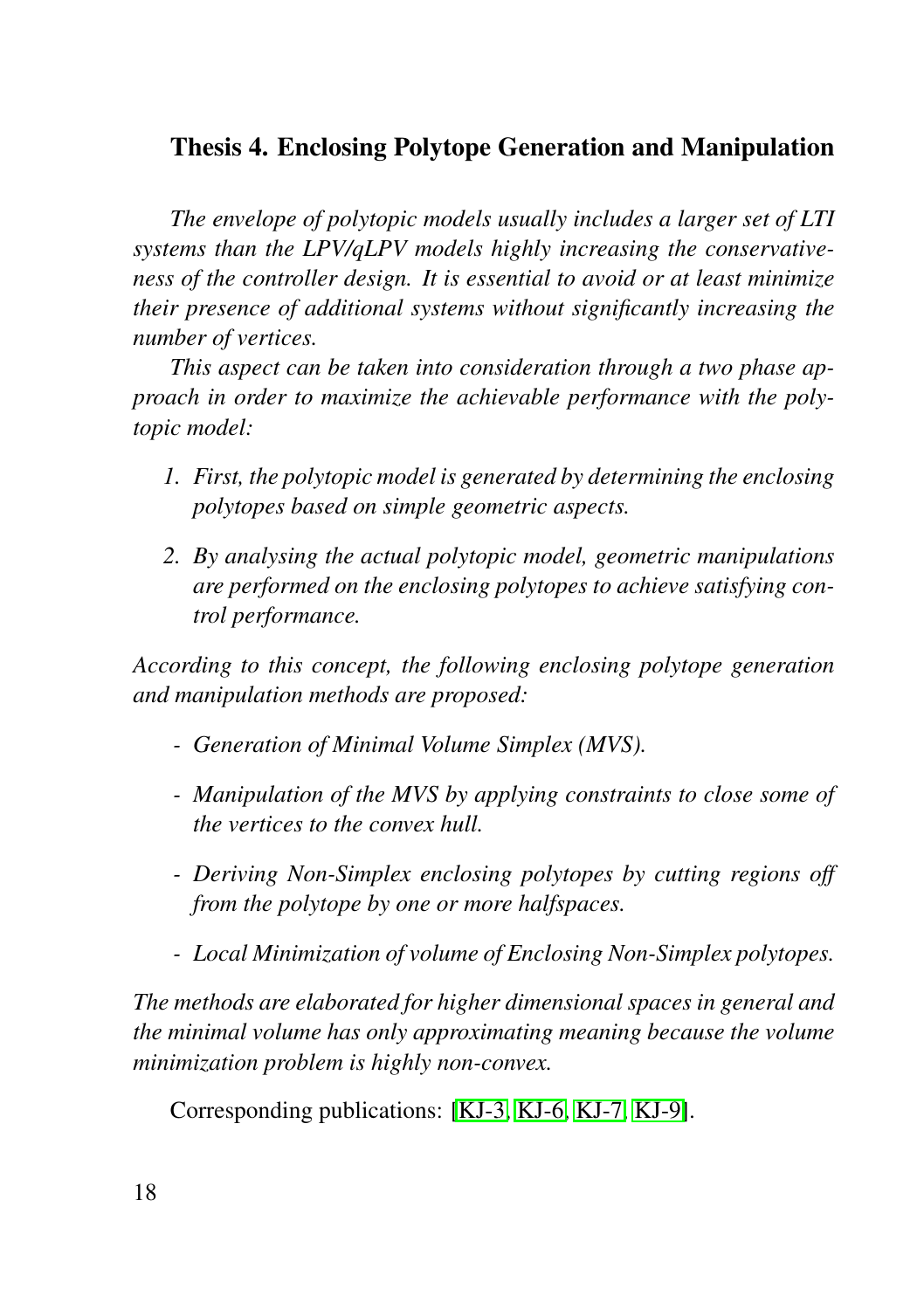#### Thesis 5. Polytopic TP model-based Control Analysis and Synthesis

*The concept of Polytopic Tensor Product (TP) Model based control analysis and synthesis has been revisited and renewed by proposing the use of TP-structured variables in the definite conditions derived from the applied control criteria. For TP forms that can depend on multivariate parameter sets (optionally with two times or higher multiplicities)*

$$
\mathbf{X}(\mathbf{p}) = \mathcal{X} \underbrace{\times_1 \mathbf{w}^{(1)}(\mathbf{p}^{(1)}) \times_2 \mathbf{w}^{(1)}(\mathbf{p}^{(1)}) \cdots \times_{M_1} \mathbf{w}^{(1)}(\mathbf{p}^{(1)})}_{M_1} \underbrace{\times_{M_1+1} \mathbf{w}^{(2)}(\mathbf{p}^{(2)}) \cdots}_{M_2} \cdots,
$$

*a compact TP formalism was proposed*

$$
\mathbf{X}(\mathbf{p}) = \mathcal{X} \mathop{\boxtimes}\limits_{k=1}^{K(\mathbf{M})} \mathbf{w}^{(l(k,\mathbf{M}))}(\mathbf{p}^{(l(k,\mathbf{M}))}), K(\mathbf{M}) = \sum_i M_i,
$$

*where*

$$
l(k, \mathbf{M}) = i \text{ if } \sum_{a=1}^{i-1} M_a < k < \sum_{a=1}^{i} M_a,
$$

*and the* M *multiplicity vector describes the structure. By setting the multiplicities, the parameter dependencies can be neglected or considered with arbitrary high complexity in the variables of controller-candidate, Lyapunov-function candidate and slack variables as well.*

*The definite conditions on the structures of these variables e.g.,*

$$
\mathbf{A}(\mathbf{p})\mathbf{X}(\mathbf{p}) + \mathbf{X}(\mathbf{p})\mathbf{A}^T(\mathbf{p}) \prec 0
$$

*or the Bounded Real Lemma result in definite conditions on Polytopic TP forms. They can be handled in general by defining a recursive method to reformulate them into Linear Matrix Inequalities (LMIs) or Bilinear Matrix Inequalities (BMIs), etc. according to the design method in consideration.*

Corresponding publication: [\[KJ-5\]](#page-20-6).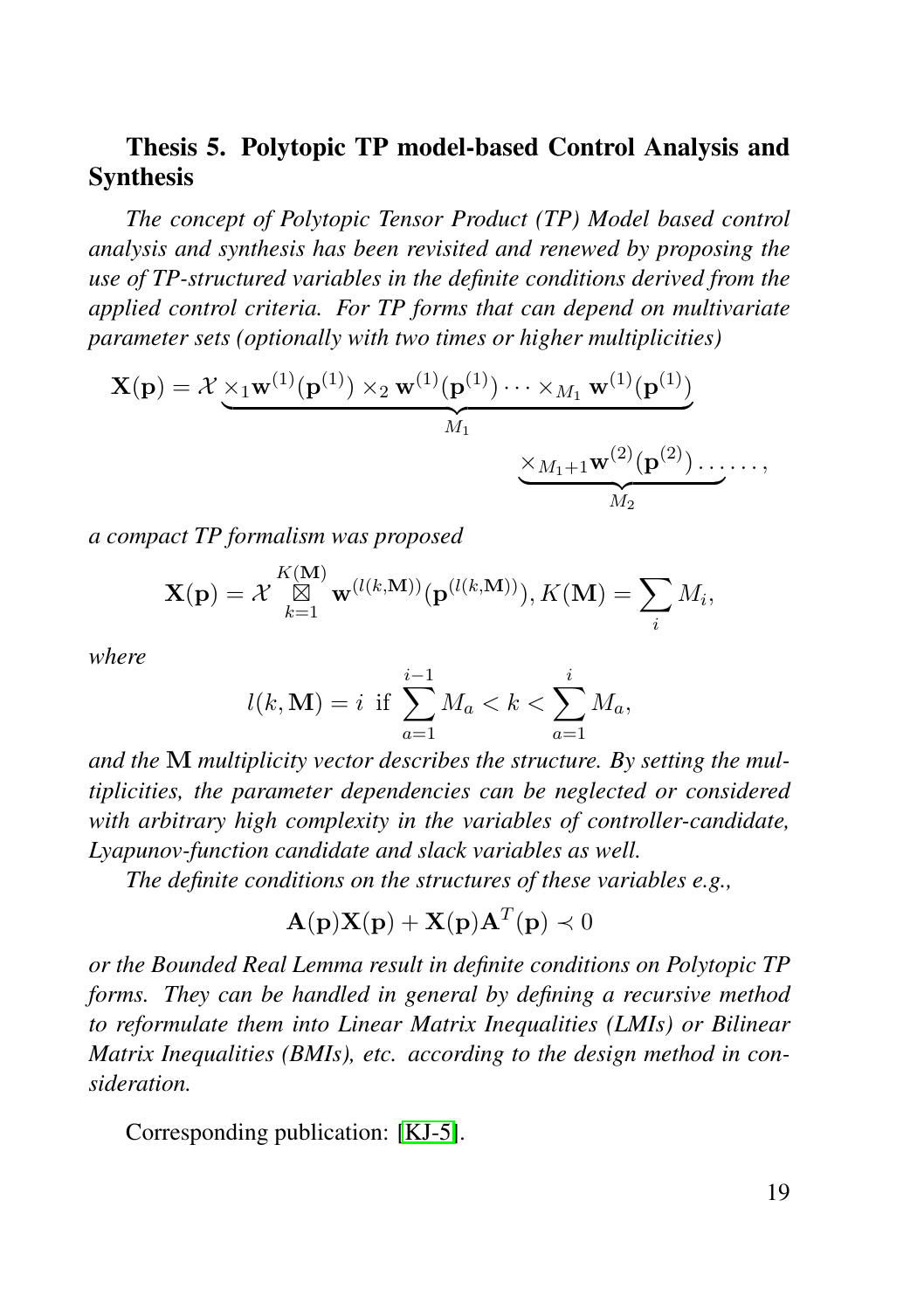## Summary

The theses essentially renew the tensor product model based control design methodology and the corresponding transformation. By allowing using special controller and Lyapunov-function candidates, that can depend on some parameters with arbitrarily high multiplicity holding robustness from the other ones, better solutions an be achieved. This way, the separated parameter dependencies can be the central benefit of the methodology.

Furthermore, the conservatism of the approach is decreased as the parameter dependencies must be separated only to sets to be handled in different ways during control design, respectively. This relaxation highly generalizes the method since former TP model definition and the polytopic models without separation are its special cases. Furthermore, the transformation method allows to obtain exact models even if complexity reduction was applied.

Finally, to minimise the conservatism of polytopic description of parameter dependencies, the theses propose various methods to generate and manipulate them according to the practical demands.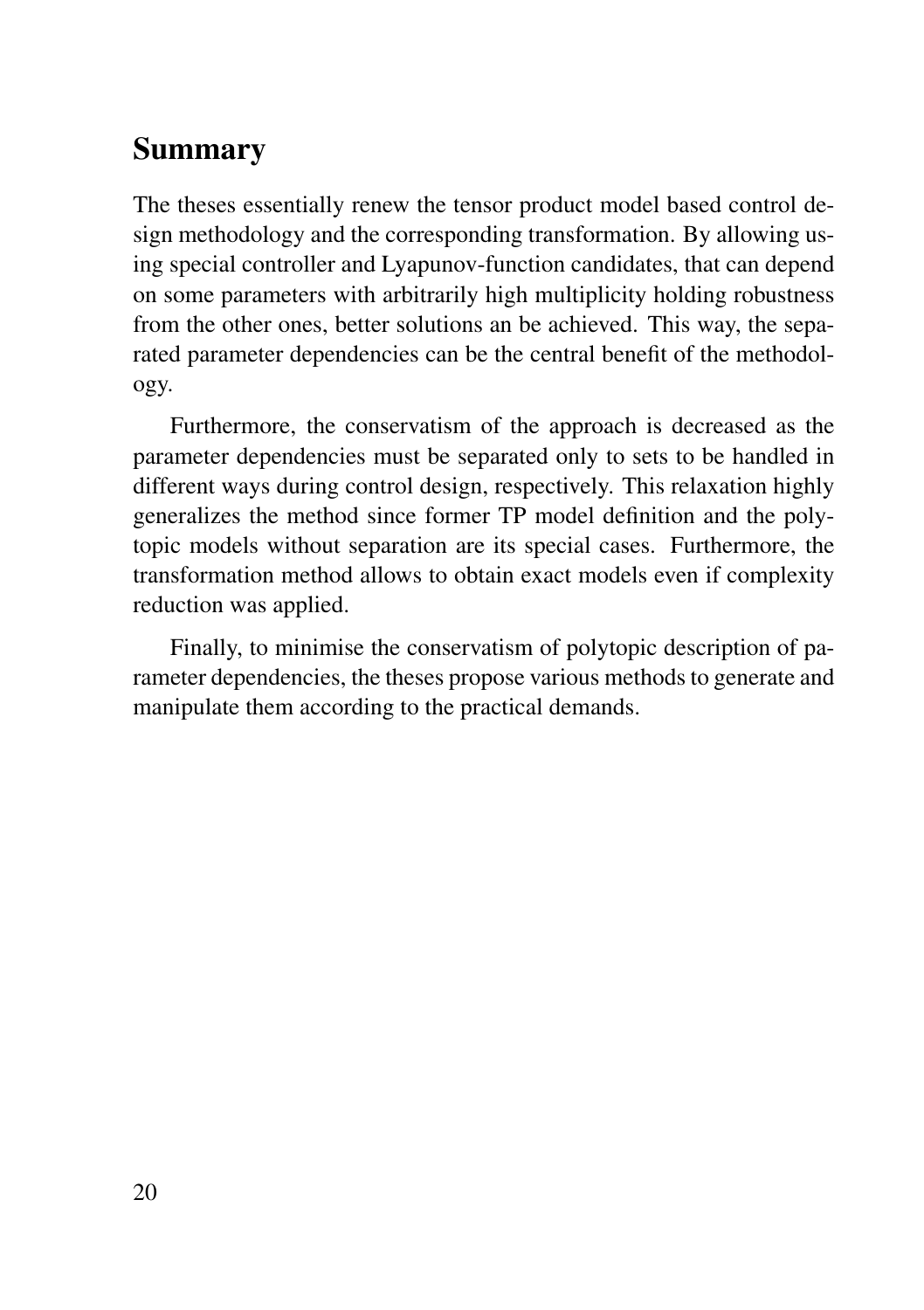# Bibliography

- <span id="page-20-3"></span>[KJ-1] J. Kuti, and P. Galambos, "Affine Tensor Product Model Transformation," *Complexity*, IF. 4.62, Online. pp. 1–12, 2018.
- <span id="page-20-0"></span>[KJ-2] J. Kuti, P. Galambos, and A. Miklós, "Output Feedback Control of a Dual-Excenter Vibration Actuator via qLPV Model and TP Model Transformation," *Asian Journal of Control*, IF. 1.42, vol. 17, no. 2, pp. 432–442, Mar. 2015.
- <span id="page-20-4"></span>[KJ-3] J. Kuti, P. Galambos, and P. Baranyi, "Minimal Simplex (MVS) Polytopic Model Generation and Manipulation Methodology for TP Model Transformation," *Asian Journal of Control*, IF. 1.42, vol. 19, no. 1, pp. 289–301, Jan. 2017.
- <span id="page-20-5"></span>[KJ-4] ——, "Generalization of tensor product model transformation based control design concept," in *Proceedings of the Int. Fed. of Automatic Contr. (IFAC)*, 2017, pp. 5769–5774.
- <span id="page-20-6"></span>[KJ-5] ——, "Control analysis and synthesis through polytopic tensor product model: a general concept," in *Proc. of the Int. Fed. of Aut. Contr. (IFAC)*, 2017, pp. 6742–6747.
- <span id="page-20-1"></span>[KJ-6] ——, "Minimal Volume Simplex (MVS) approach for convex hull generation in TP Model Transformation," in *18th Int. Conf. Intell. Eng. Syst. (INES)*, Jul. 2014, pp. 187–192.
- <span id="page-20-2"></span>[KJ-7] ——, "Non-simplex Enclosing Polytope Generation Concept for Tensor Product Model Transformation based Controller Design," in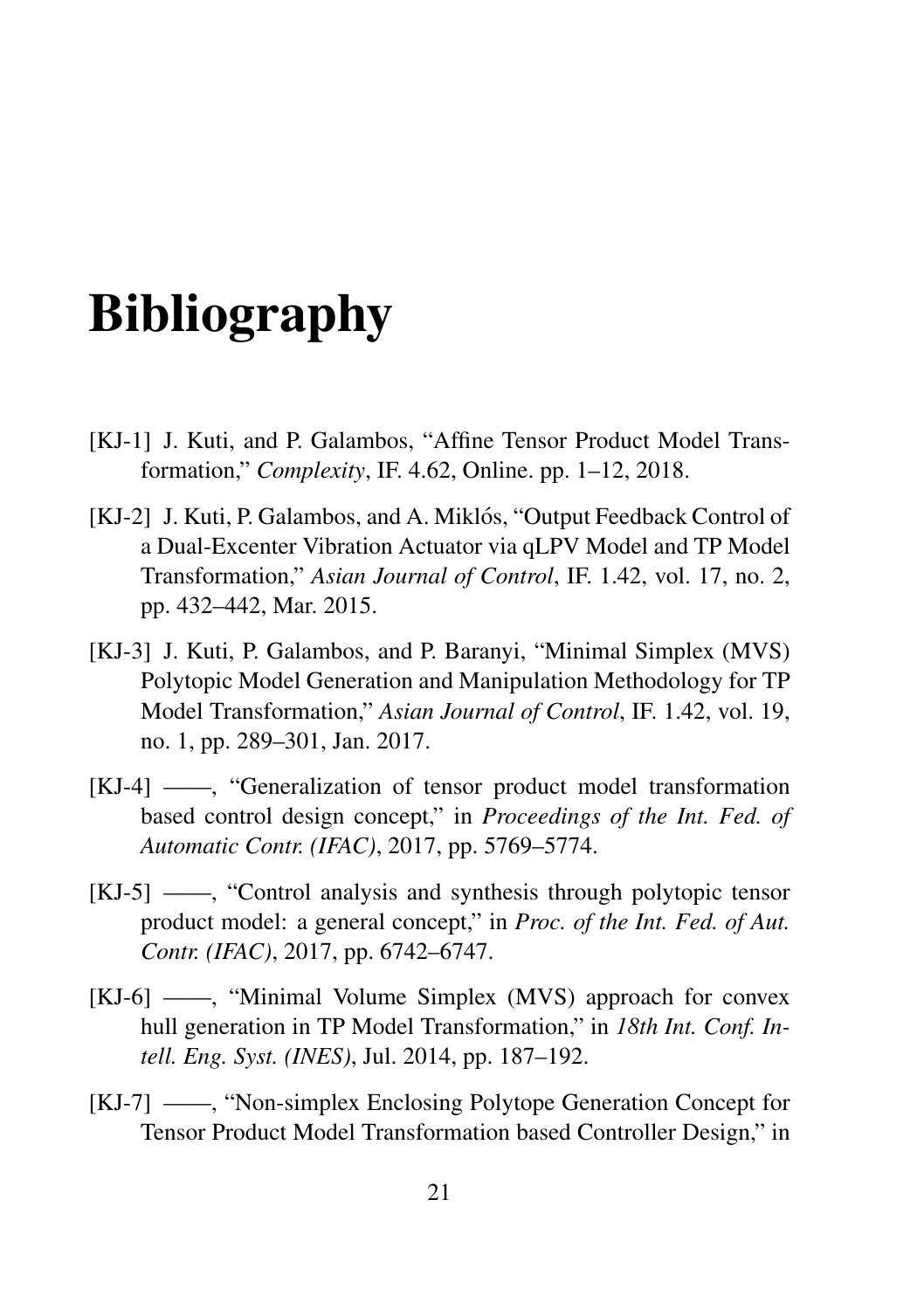*IEEE Int. Conf. Syst. Man and Cybernatics (SMC)*, 2016, pp. 3368– 3373.

- <span id="page-21-5"></span>[KJ-8] J. Kuti and P. Galambos, "Computational relaxations for affine tensor product model transformation," in *IEEE 15th Int. Symp. Intell. Syst. and Inf. (SISY)*, 2017, pp. 79–84.
- <span id="page-21-4"></span>[KJ-9] J. Kuti, P. Galambos, P. Baranyi, and P. Várlaki, "A Hands-On Demonstration of Control Performance Optimization Using Tensor Product Model Transformation and Convex Hull Manipulation," in *IEEE Int. Conf. Syst. Man and Cybernatics (SMC)*, Oct. 2015, pp. 2609–2614.
- <span id="page-21-0"></span>[KJ-10] J. Kuti, and P. Galambos, "Control Design-oriented {qLPV} Modelling of Virtual Impedance-based Telemanipulation," in *IEEE 30th Jubilee Neumann Colloquium*, 2017. pp. 131–134.
- <span id="page-21-1"></span>[KJ-11] J. Kuti, P. Galambos, and P. Baranyi, "Delay and Stiffness Dependent Polytopic LPV Model of Impedance Controlled Robot Interaction," in *Fifth Győr Symp. and First Hung.-Pol. Joint Conf. Comput. Intell.*, 2012, pp. 174–175.
- <span id="page-21-2"></span>[KJ-12] ——, "Delay and Stiffness Dependent Polytopic LPV Modelling of Impedance Controlled Robot Interaction," in *Issues and Challenges of Intelligent Systems and Computational Intelligence*, L. T. Kóczy, C. R. Pozna, and J. Kacprzyk, Eds. Cham: Springer International Publishing, 2014, vol. 530, pp. 163–174.
- <span id="page-21-3"></span>[KJ-13] ——, "Impedancia modell alapú robot interakció időkésés-és merevségfüggő politopikus LPV modellezése," in *Erdélyi Múzeum-Egyesulet ¨* , 2013.
- [KJ-14] ——, "On the Tensor Product based qLPV modeling of bioinspired dynamic processes," in *IEEE 17th Int. Conf. Intell. Eng. Syst. (INES)*, 2013, pp. 79–84.